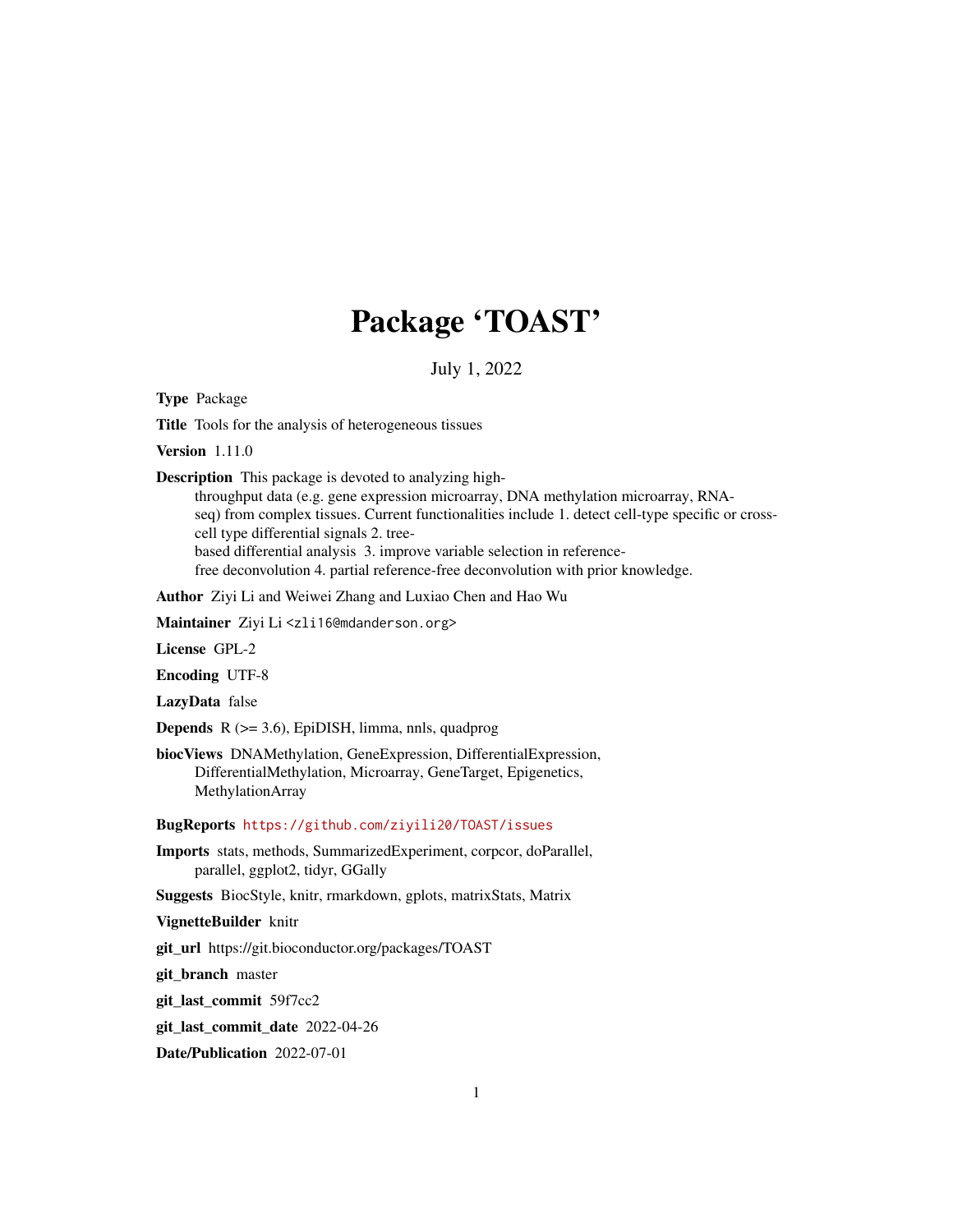# <span id="page-1-0"></span>R topics documented:

|       | $assignCellType \dots \dots \dots \dots \dots \dots \dots \dots \dots \dots \dots \dots \dots \dots \dots \dots$ |                |
|-------|------------------------------------------------------------------------------------------------------------------|----------------|
|       | beta emp                                                                                                         |                |
|       |                                                                                                                  |                |
|       |                                                                                                                  | $\overline{4}$ |
|       |                                                                                                                  | -6             |
|       |                                                                                                                  |                |
|       |                                                                                                                  |                |
|       |                                                                                                                  |                |
|       |                                                                                                                  |                |
|       |                                                                                                                  |                |
|       |                                                                                                                  |                |
|       |                                                                                                                  |                |
|       |                                                                                                                  |                |
|       |                                                                                                                  |                |
|       |                                                                                                                  |                |
|       |                                                                                                                  |                |
|       |                                                                                                                  |                |
|       |                                                                                                                  |                |
|       |                                                                                                                  |                |
| Index |                                                                                                                  | 26             |

assignCellType *Align cell types when reference proportions are known*

# Description

Align target proportions with reference proportions by pearson correlation coefficients.

# Usage

```
assignCellType(input,reference)
```
# Arguments

| input     | Input proportiona matrix of dimension N by K.    |
|-----------|--------------------------------------------------|
| reference | Reference proportion matrix of dimension N by K. |

# Value

The aligned proportion matrix, following the cell type ordering of reference proportion matrix.

# Author(s)

Ziyi Li <zli16@mdanderson.org>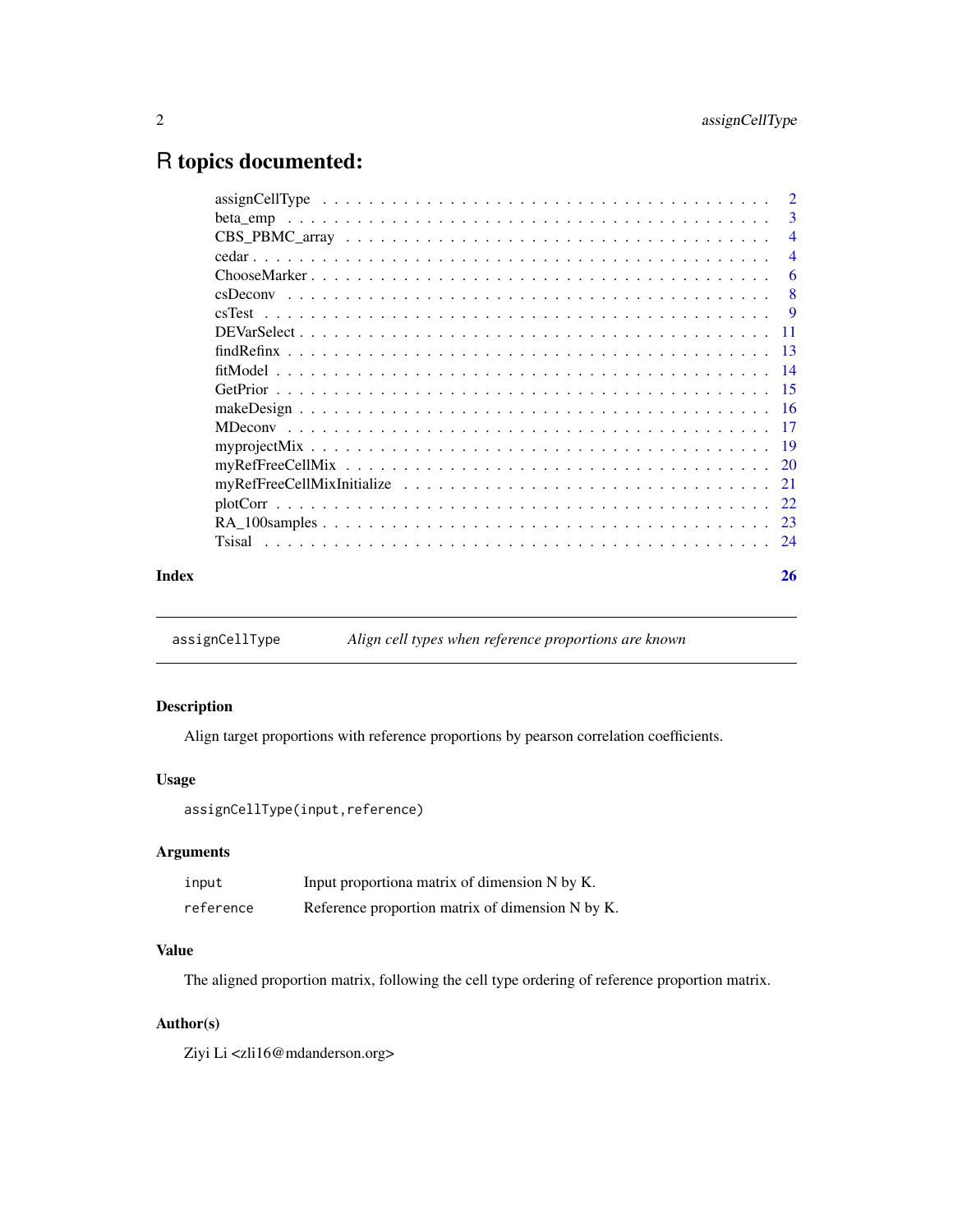#### <span id="page-2-0"></span>beta\_emp 3

#### References

Ziyi Li, Zhijin Wu, Peng Jin, Hao Wu. "Dissecting differential signals in high-throughput data from complex tissues."

#### Examples

```
## generate estimated proportion matrix
estProp <- matrix(abs(runif(50*4,0,1)), 50, 4)
estProp <- sweep(estProp, 1, rowSums(estProp), "/")
## generate reference proportion matrix
refProp <- matrix(abs(runif(50*4,0,1)), 50, 4)
refProp <- sweep(refProp, 1, rowSums(refProp), "/")
estProp_aligned = assignCellType(input = estProp,
reference = refProp)
```
beta\_emp *Simulated methylation 450K array data with related*

#### Description

This dataset is a list containing two matrices, one of which is methylation 450K array data of 3000 CpG sites on 50 samples, the other is methylation 450K array data of 3000 matched CpG sites on three immune cell types. The first dataset is generated by simulation. It originally has 459226 features and 50 samples.We reduce it to 3000 CpGs by random selection.

#### Usage

data("beta\_emp")

#### Format

The format is: List of 2 \$ Y.raw: num [1:3000, 1:50] 0.7661 0.0968 0.8882 0.0286 0.6956 ... .. attr(\*, "dimnames")=List of 2 .. ..\$ : chr [1:3000] "cg08752431" "cg14555682" "cg23086843" "cg20308511" ... .. ..\$ : NULL \$ ref.m: num [1:3000, 1:3] 0.7712 0.0996 0.9065 0.037 0.7242 ... ..- attr(\*, "dimnames")=List of 2 .. ..\$ : chr [1:3000] "cg08752431" "cg14555682" "cg23086843" "cg20308511" ... .. ..\$ : chr [1:3] "CD4T" "CD8T" "BCell"

#### Examples

data(beta\_emp)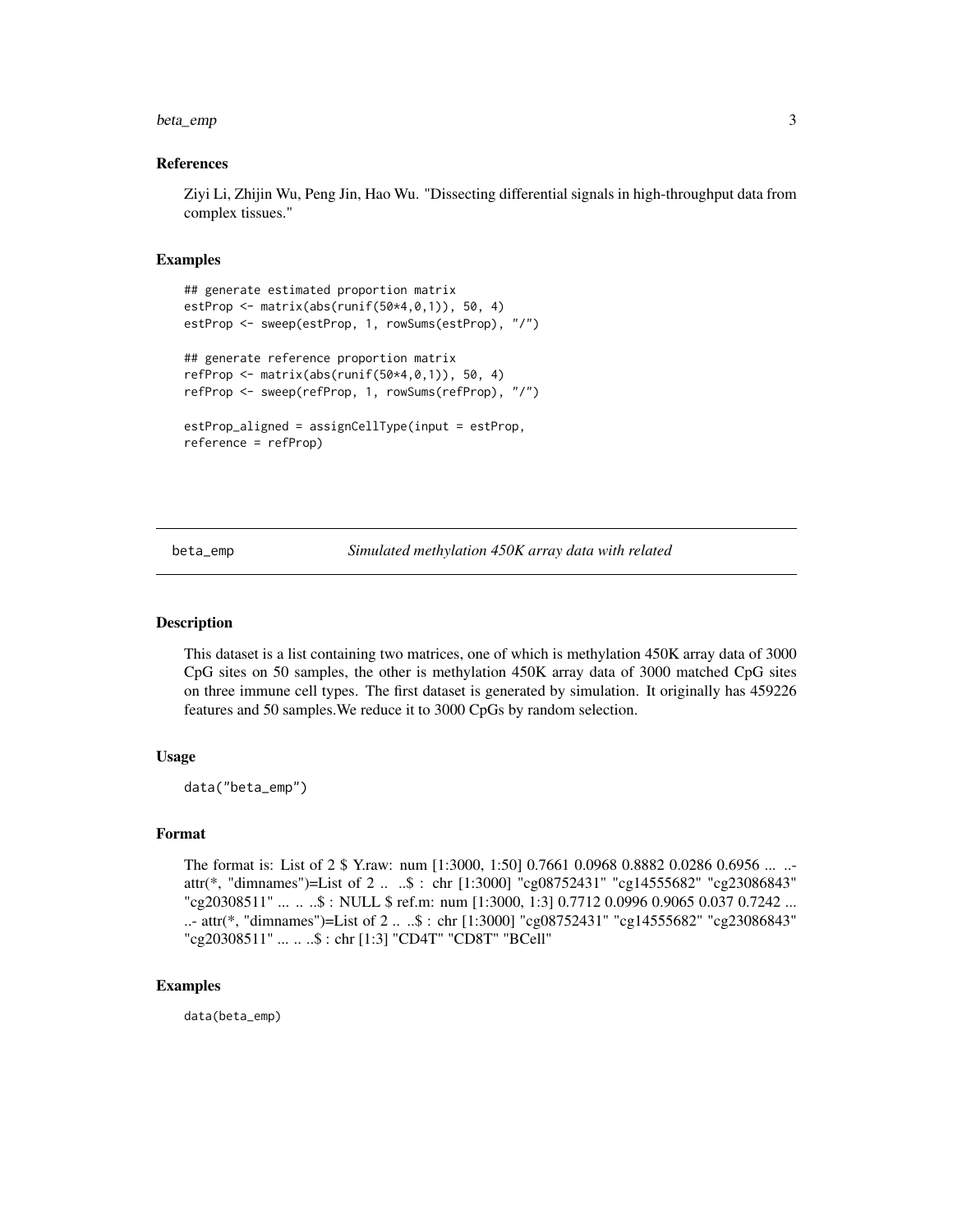<span id="page-3-0"></span>

CBS\_PBMC\_array *An example dataset for partial reference-free cell composition estimation from tissue gene expression*

#### Description

The dataset contains 511 microarray gene expressions for 20 PBMC samples (mixed\_all) and PBMC microarray reference for the matched 511 genes from 5immune cell types (LM\_5). It also contains the true cell compositions from cell sorting experiment (trueProp) and prior knowledge of cell compositions for 5 cell types in PBMC (prior\_alpha and prior\_sigma).

#### Usage

```
data("CBS_PBMC_array")
```
#### References

Newman, Aaron M., et al. "Robust enumeration of cell subsets from tissue expression profiles." Nature methods 12.5 (2015): 453.

Rahmani, Elior, et al. "BayesCCE: a Bayesian framework for estimating cell-type composition from DNA methylation without the need for methylation reference." Genome biology 19.1 (2018): 141.

#### Examples

```
data("CBS_PBMC_array")
CBS_PBMC_array$mixed_all[1:5,1:5]
head(CBS_PBMC_array$LM_5,3)
head(CBS_PBMC_array$trueProp,3)
CBS_PBMC_array$prior_alpha
CBS_PBMC_array$prior_sigma
```
cedar *Testing cell type specific differential signals for specified phenotype by considering DE/DM state corrleation between cell types.*

#### Description

This function provides posterior probability of whether a feature is DE/DM in certain cell type given observed bulk data.

#### Usage

```
cedar(Y_raw, prop, design.1, design.2=NULL, factor.to.test=NULL,
            pval = NULL, p.adj = NULL, tree = NULL, de.state = NULL,
            cutoff.tree = c('fdr', 0.01), cutoff.prior.prob = c('pval', 0.01),parallel.core = NULL, corr.fig = FALSE, tree.type = c('single','full'))
```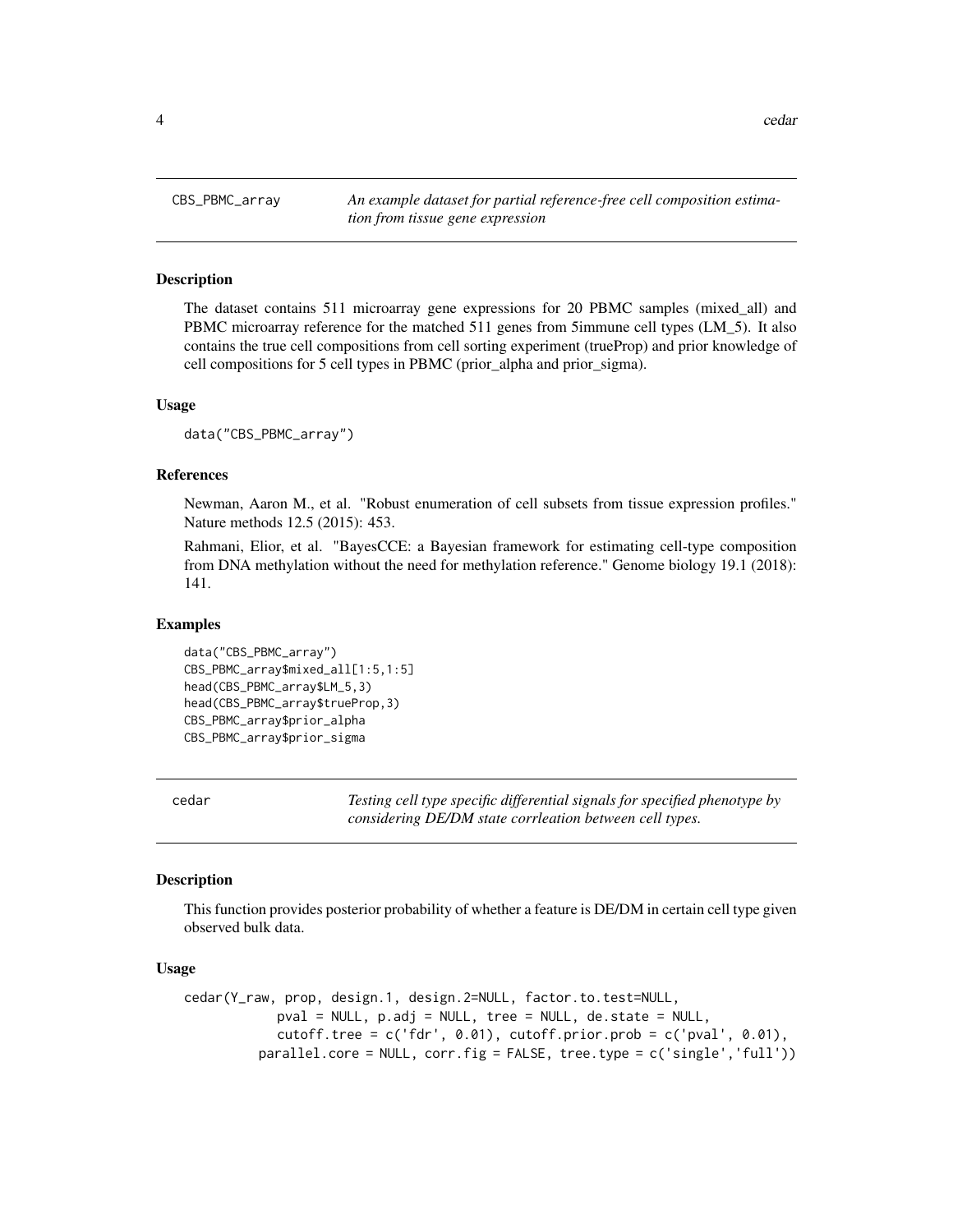#### cedar 5

# Arguments

| $Y_{raw}$         | matrix of observed bulk data, with rows representing features and columns rep-<br>resenting samples                                        |  |
|-------------------|--------------------------------------------------------------------------------------------------------------------------------------------|--|
| prop              | matrix of cell type composition of samples, with rows representing samples and<br>columns representing cell types                          |  |
| design.1          | covariates with cell type specific effect, with rows representing samples and<br>columns representing covariates                           |  |
| design.2          | covariates without cell type sepcific effect, with rows representing samples and<br>columns representing covariates                        |  |
|                   | factor.to.test A phenotype name, e.g. "disease", or a vector of contrast terms, e.g. c("disease",<br>"case", "control").                   |  |
| pval              | matrix of p-values, with rows representing features and columns representing<br>cell types.                                                |  |
| p.adj             | matrix of adjusted p-values, with rows representing features and columns repre-<br>senting cell types.                                     |  |
| tree              | tree structure between cell types                                                                                                          |  |
| de.state          | DE/DM state of each feature in each cell type, with row representing features<br>and column representing cell types (1:DE/DM, 0:non-DE/DM) |  |
| cutoff.tree       | cut off used to define DE state to estimate tree could be 'fdr' or 'pval' default it<br>$' f dr' = 0.01$                                   |  |
| cutoff.prior.prob |                                                                                                                                            |  |
|                   | cut off used to define DE state to estimate prior probs of nodes on tree could be<br>'fdr' or 'pval' default it 'fdr'=0.01                 |  |
| parallel.core     | number of cores for parallel running, default is NULL                                                                                      |  |
| corr.fig          | a boolean value, whether to plot corrrelation between cell types use function<br>plotCorr()                                                |  |
| tree.type         | tree type for inference, default is c('single','full')                                                                                     |  |

# Value

A list

| toast_res | If pval is NULL, then TOAST result by function csTest() is returned                                 |
|-----------|-----------------------------------------------------------------------------------------------------|
| tree_res  | matrix of posterior probability of each feature for each cell type                                  |
| fig       | If corrig $=$ TRUE, then figure show DE/DM state correlation between cell types<br>will be returned |

# Author(s)

Luxiao Chen <luxiao.chen@emory.edu>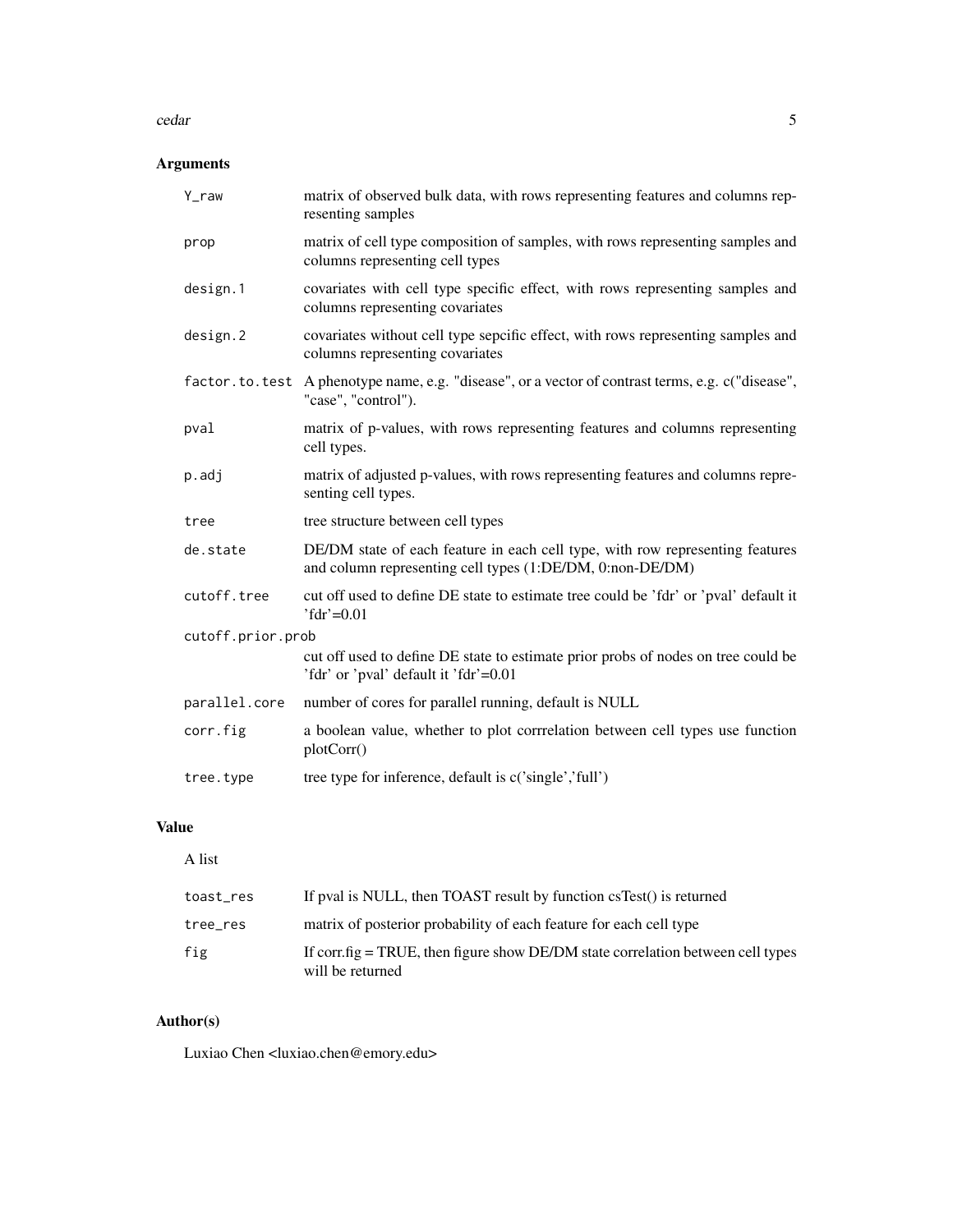#### Examples

```
N <- 300 # simulation a dataset with 300 samples
K \le -3 # 3 cell types
P <- 500 # 500 features
### simulate proportion matrix
Prop <- matrix(runif(N*K, 10,60), ncol=K)
Prop <- sweep(Prop, 1, rowSums(Prop), FUN="/")
colnames(Prop) <- c("Neuron", "Astrocyte", "Microglia")
### simulate phenotype names
design <- data.frame(disease=factor(sample(0:1,size = N,replace=TRUE)),
                     age=round(runif(N, 30,50)),
                     race=factor(sample(1:3, size = N,replace=TRUE)))
Y \leq - matrix(rnorm(N*P, N, P), ncol = N)
rownames(Y) <- paste0('gene',1:nrow(Y))
d1 <- data.frame('disease' = factor(sample(0:1,size = N,replace=TRUE)))
res < - cedar(Y_raw = Y, prop = Prop,
             design.1 = design[, 1:2],design.2 = design[, 3],factor.to.test = 'disease',
             cutoff.tree = c('pval', 0.1),corr.fig = TRUE,
             cutoff.printor.prob = c('pval', 0.1) )### result of toast (independent test)
str(res$toast_res)
### posterior probability of DE/DM of cedar with single layer tree structure
head(res$tree_res$single$pp)
### posterior probability of DE/DM of cedar with muliple layer tree structure
head(res$tree_res$full$pp)
### estimated tree structure of three cell types
head(res$tree_res$full$tree_structure)
### scatter plot of -log10(pval) showing DE/DM state correlation between cell types
res$fig
```

| ChooseMarker | Choose cell type-specific markers from pure cell type profiles or single<br>cell data |
|--------------|---------------------------------------------------------------------------------------|
|              |                                                                                       |

# Description

Choose cell type-specific markers from pure cell type profiles generated by microarray or RNA-seq, or from single cell RNA-seq data by differential analysis.

## Usage

```
ChooseMarker(pure_all, CellType, nMarkCT = 10, chooseSig = FALSE, verbose = TRUE)
```
<span id="page-5-0"></span>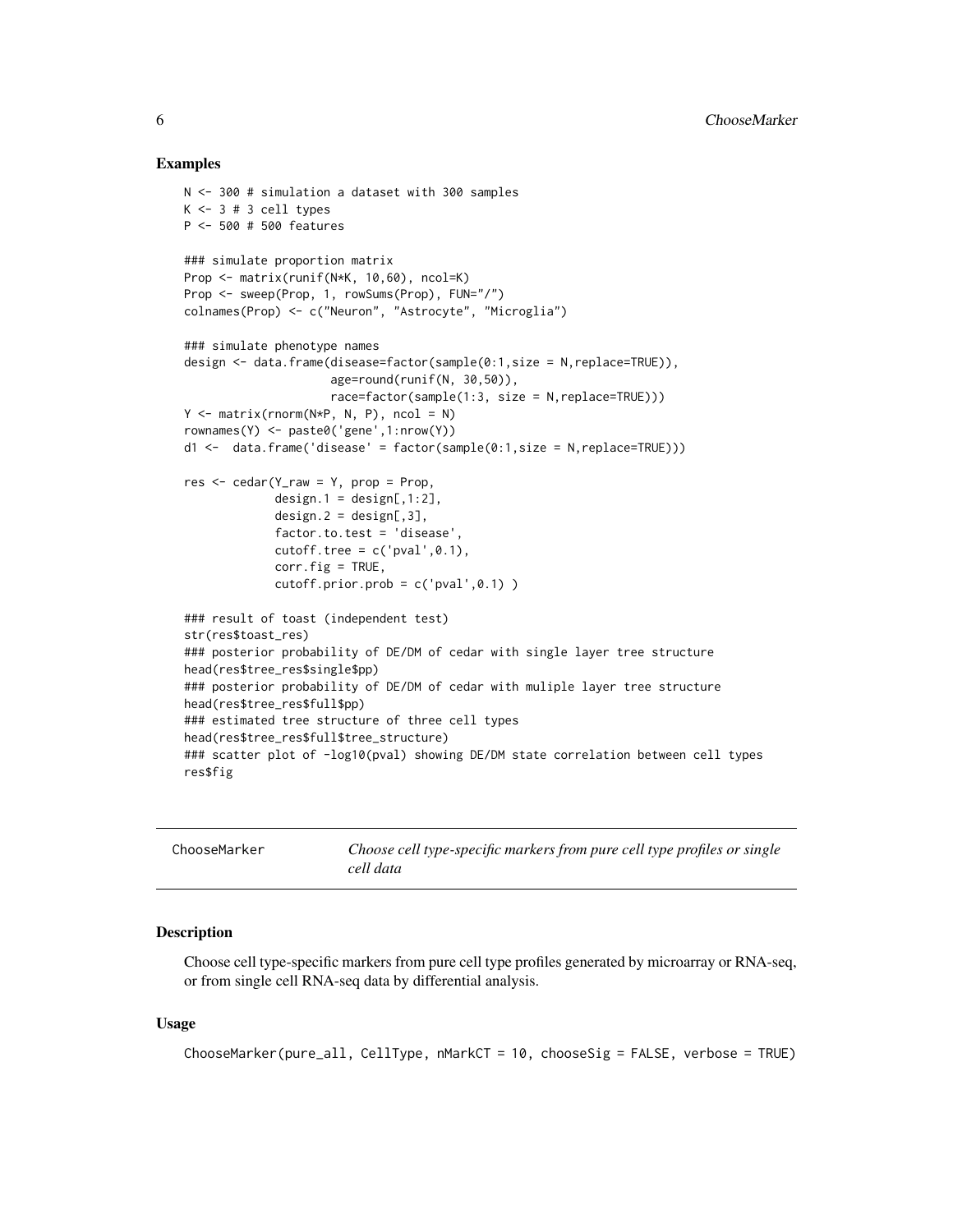# ChooseMarker 7 and 2008 and 2008 and 2008 and 2008 and 2008 and 2008 and 2008 and 2008 and 2008 and 2008 and 2008 and 2008 and 2008 and 2008 and 2008 and 2008 and 2008 and 2008 and 2008 and 2008 and 2008 and 2008 and 2008

#### **Arguments**

| pure_all  | Input pure cell type profile matrix or single cell data matrix. Rows are for genes,<br>columns are for cell types or cells.                                                                                                                                                      |
|-----------|----------------------------------------------------------------------------------------------------------------------------------------------------------------------------------------------------------------------------------------------------------------------------------|
| CellType  | A list object consisting of cell type information for columns in pure_all. Each el-<br>ement is a cell type, and contains the corresponding column number in pure_all<br>matrix. For example, CellType = $list(BCell = 1:3, CD4T = 4:5)$ .                                       |
| nMarkCT   | Number of markers chosen per cell type. Default is 10.                                                                                                                                                                                                                           |
| chooseSig | A boolean variable representing whether to consider the significance of selected<br>markers. When choose $Sig = FALSE$ , all nMarker CT number of markers will<br>be chosen per cell type. Otherwise the non-significant ( $p$ value $> 0.05$ ) markers<br>will be filtered out. |
| verbose   | A boolean variable of whether to output messages.                                                                                                                                                                                                                                |

#### Details

Here we provide more details for CellType variable. This variable should be a list, with each element being the corresponding column numbers in pure\_all for each cell type. For example, suppose pure\_all is a 1000 by 300 matrix with row being genes and column being cells (or cell types). The first 1 to 100 columns are cell A, 101 to 200 columns are cell B, and 201 to 300 columns are cell C. Then CellType should be assigned as CellType =  $list(A = 1:100, B = 101:200,$  $C = 201:300$ . If pure\_all only has three columns for three cell types A, B and C, then CellType =  $list(A = 1, B = 2, C = 3).$ 

#### Value

A list variable, including the selected variables for all cell types.

#### Author(s)

Ziyi Li <zli16@mdanderson.org>

## References

Ziyi Li, Zhenxing Guo, Ying Cheng, Peng Jin, Hao Wu. "Robust partial reference-free cell compoisiton estimation from tissue expression profiles."

```
## randomly simulate pure cell type profiles
pure_all <- matrix(abs(rnorm(1000*9)), 1000, 9)
CellType <- list(CellA = 1:3,
                CellB = 4:6,CellC = 7:9## choose significant markers
SelMarker <- ChooseMarker(pure_all, CellType,
                        nMarkCT = 30,
                        chooseSig = TRUE,
                        verbose = FALSE)
```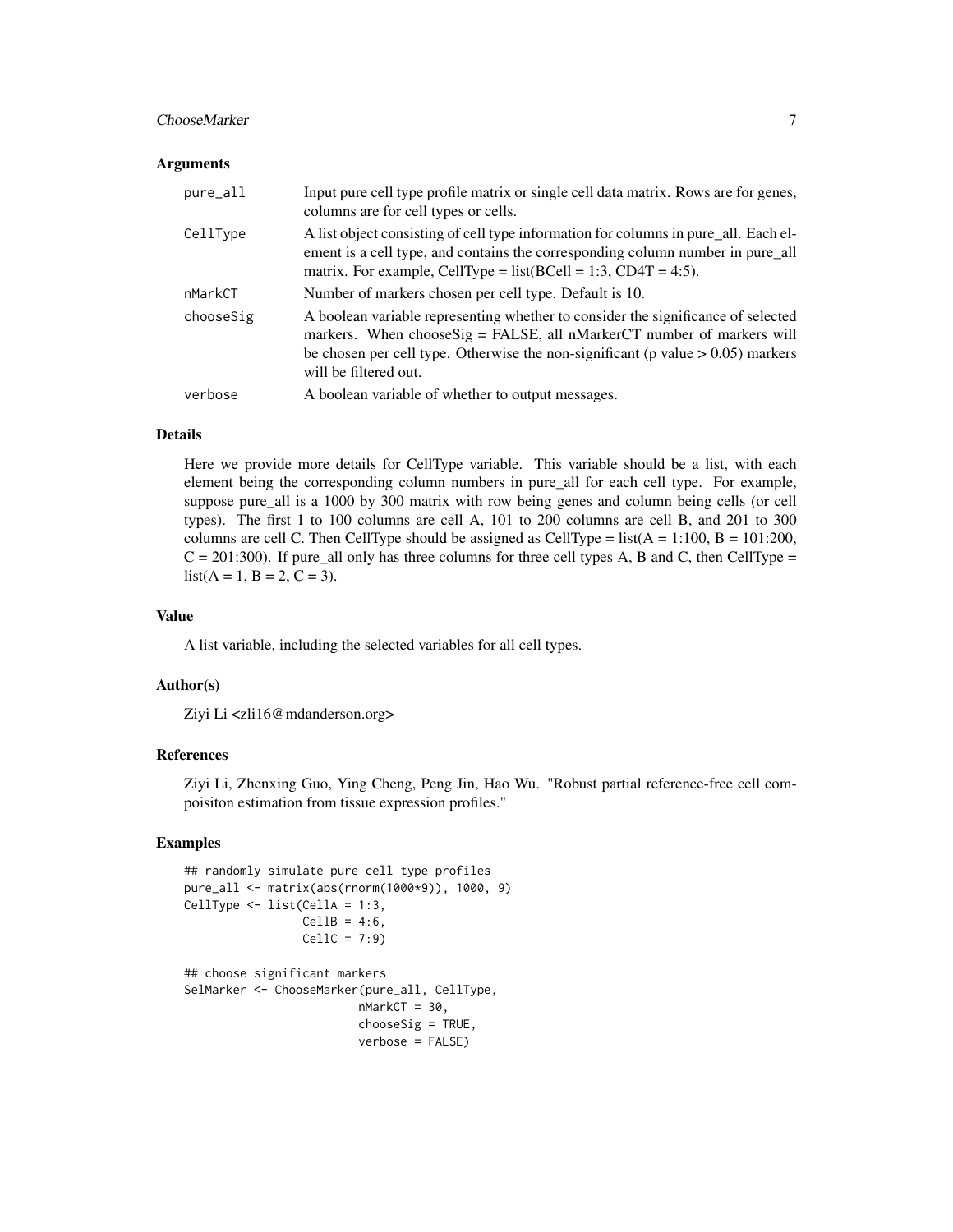<span id="page-7-0"></span>

# Description

This function improve the feature selection in reference-free deconvolution through cross-cell type differential analysis

# Usage

csDeconv(Y\_raw, K, FUN, nMarker = 1000, InitMarker = NULL, TotalIter = 30, bound\_negative = FALSE)

# Arguments

| Y raw      | A G <sup>*</sup> N matrix, G is the number of features, N is the number of subjects; or a<br>SummarizedExperiment object.                                                                                                                                                                                          |
|------------|--------------------------------------------------------------------------------------------------------------------------------------------------------------------------------------------------------------------------------------------------------------------------------------------------------------------|
| K          | The number of cell types. Need to be specified a priori.                                                                                                                                                                                                                                                           |
| <b>FUN</b> | The reference-free deconvolution function, this function should take Y raw and<br>K, and the return values should be a N by K proportion matrix. N is the number<br>of samples and K is the number of cell types. Default function is a wrapper of<br>the RefFreeCellMix() function from CRAN package RefFreeEWAS. |
| nMarker    | The number of markers used in the deconvolution. Default is 1000.                                                                                                                                                                                                                                                  |
| InitMarker | A vector of length L to represent the selection of initial markers. L should be<br>equal or smaller than G. If G is large, it is recommended that L is much smaller<br>than G. If not specified, the most variable nMarker features will be used.                                                                  |
| TotalIter  | The total number of iterations of applying cross-cell type differential analysis.<br>Default is 30.                                                                                                                                                                                                                |
|            | bound_negative Whether to bound all negative parameter estimators to zero.                                                                                                                                                                                                                                         |

# Value

| allProp    | A list of estimated proportions from all iterations.                                                                               |
|------------|------------------------------------------------------------------------------------------------------------------------------------|
| allRMSE    | A vector of root mean squared errors (RMSE) from all iteratoins.                                                                   |
| estProp    | A $N*K$ matrix representing the mixture proportions of K cell types in N subjects,<br>chosen from all prop with the smallest RMSE. |
| updatedInx | Selected variable index from the algorithm.                                                                                        |

# Author(s)

Ziyi Li <zli16@mdanderson.org>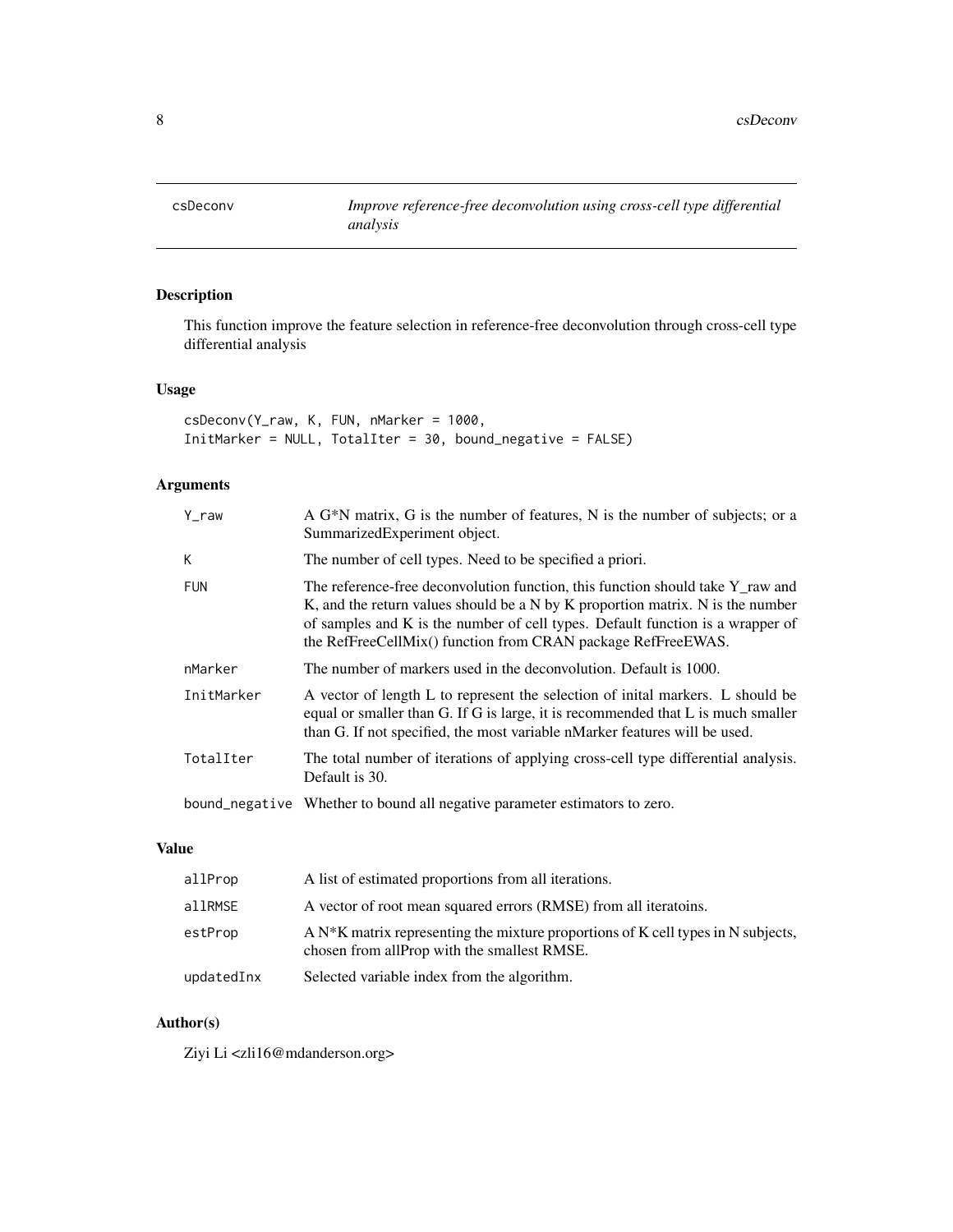#### <span id="page-8-0"></span>csTest 99

# References

Ziyi Li and Hao Wu. "Improving reference-free cell composition estimation by cross-cell type differential analysis".

# Examples

```
Y_raw <- abs(matrix(runif(10000*20, 0,1),10000,20))
K < -3## wrap your reference-free
## deconvolution method into a function
## this function should take Y and K as input
## and output a N by K proprotion matrix
## here we use RefFreeCellMix() as an example
outT <- csDeconv(Y_raw, K)
RefFreeCellMix_wrapper <- function(Y, K){
     outY = myRefFreeCellMix(Y,
     mu0=myRefFreeCellMixInitialize(Y,
    K = K)
     Prop0 = outY$Omega
     return(Prop0)
}
outT <- csDeconv(Y_raw, K,
            FUN = RefFreeCellMix_wrapper)
```
csTest *Testing differential signals for specified phenotype and cell type(s).*

# Description

This function conducts statistical tests for specified phenotype and cell type(s).

#### Usage

```
csTest(fitted_model, coef = NULL, cell_type = NULL,
      contrast_matrix = NULL, var_shrinkage = TRUE,
       verbose = TRUE, sort = TRUE
```
#### Arguments

| fitted_model | The output from fit Model() function.                                                                                                                       |
|--------------|-------------------------------------------------------------------------------------------------------------------------------------------------------------|
| coef         | A phenotype name, e.g. "disease", or a vector of contrast terms, e.g. c("disease",<br>"case". "control").                                                   |
| cell_type    | A cell type name, e.g. "celltype1", or "neuron". If cell_type is NULL or speci-<br>fied as "ALL", compound effect of coef in all cell types will be tested. |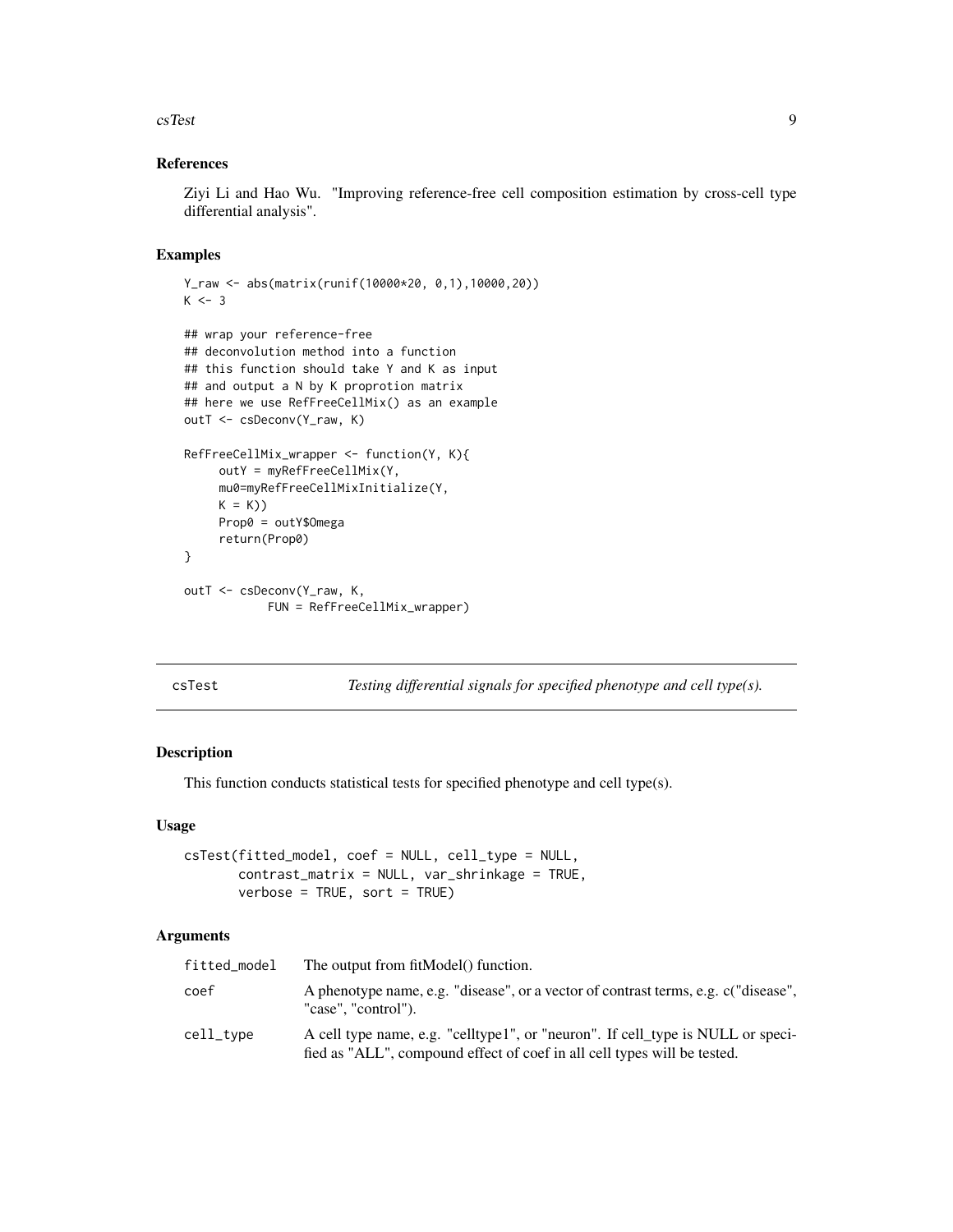| contrast_matrix |                                                                                                                                                                                                                                                                                                                  |
|-----------------|------------------------------------------------------------------------------------------------------------------------------------------------------------------------------------------------------------------------------------------------------------------------------------------------------------------|
|                 | If contrast_matrix is specified, coef and cell_type will be ignored! A matrix<br>(or a vector) to specify contrast, e.g., cmat <- matrix(0, 2, 6); cmat $[1,3]$ <- 1:<br>cmat $[2,4]$ < - 1 is to test whether the 3rd parameter and 4th parameter are zero<br>simultaneously i.e. beta $3 = \text{beta}4 = 0$ . |
| var_shrinkage   | Whether to apply shrinkage on estimated MSE or not. Applying shrinkage helps<br>remove extremely small variance estimation and stablize statistics.                                                                                                                                                              |
| verbose         | A boolean parameter. Testing information will be printed if verbose = TRUE.                                                                                                                                                                                                                                      |
| sort            | A boolean parameter. The output results will be sorted by p value if sort $=$<br>TRUE.                                                                                                                                                                                                                           |

# Value

A matrix including the results from testing the phenotype in specified cell type(s).

## Author(s)

Ziyi Li <zli16@mdanderson.org>

#### References

Ziyi Li, Zhijin Wu, Peng Jin, Hao Wu. "Dissecting differential signals in high-throughput data from complex tissues."

```
N <- 300 # simulation a dataset with 300 samples
K \le -3 # 3 cell types
P <- 500 # 500 features
### simulate proportion matrix
Prop <- matrix(runif(N*K, 10,60), ncol=K)
Prop <- sweep(Prop, 1, rowSums(Prop), FUN="/")
colnames(Prop) <- c("Neuron", "Astrocyte", "Microglia")
### simulate phenotype names
design <- data.frame(disease=factor(sample(0:1,
                            size = N,replace=TRUE)),
                     age=round(runif(N, 30,50)),
                     race=factor(sample(1:3, size = N,replace=TRUE)))
Y \le - matrix(rnorm(N*P, N, P), ncol = N)
### generate design matrix and fit model
Design_out <- makeDesign(design, Prop)
fitted_model <- fitModel(Design_out, Y)
### check the names of cell types and phenotypes
fitted_model$all_cell_types
fitted_model$all_coefs
### detect age effect in neuron
```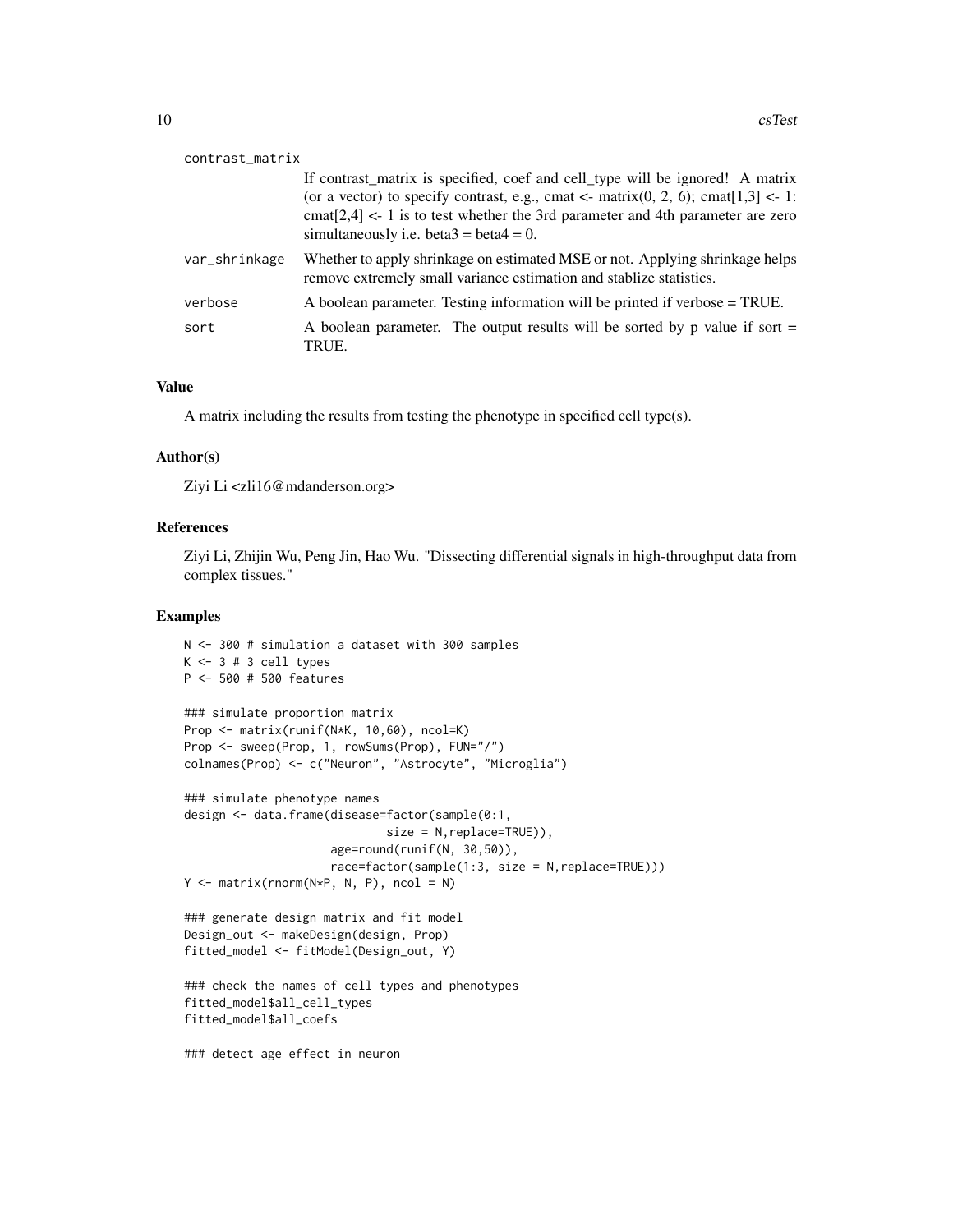#### <span id="page-10-0"></span>DEVarSelect 11

```
test <- csTest(fitted_model, coef = "age",
cell_type = "Neuron", contrast_matrix = NULL)
## coef can be specified in different ways:
#### jointly test a phenotype:
test <- csTest(fitted_model, coef = "age",
cell_type = "joint", contrast_matrix = NULL)
#### if I do not specify cell_type
test <- csTest(fitted_model, coef = "age",
cell_type = NULL, contrast_matrix = NULL)
## this is exactly the same as
test <- csTest(fitted_model, coef = "age",
contrast_matrix = NULL)
#### other examples
test <- csTest(fitted_model, coef = "race",
cell_type = "Astrocyte", contrast_matrix = NULL)
test <- csTest(fitted_model, coef = "age",
cell_type = "Microglia", contrast_matrix = NULL)
#### specify contrast levels
test <- csTest(fitted_model, coef = c("race", 3, 2),
cell_type = "Neuron", contrast_matrix = NULL)
#### specify contrast levels in all cell types
test <- csTest(fitted_model, coef = c("race", 3, 2),
cell_type = "joint", contrast_matrix = NULL)
#### csTest can tolerate different ways of specifying contrast level
#### note race=1 is used as reference when fitting model
#### we can here specify race=2 as reference
test <- csTest(fitted_model, coef = c("race", 1, 2),
cell_type = "Neuron", contrast_matrix = NULL)
## get exactly the same results as
test <- csTest(fitted_model, coef = c("race", 2, 1),
cell_type = "Neuron", contrast_matrix = NULL)
#### specify a contrast matrix:
cmatrix = rep(0, 15)cmatrix[c(4,5)] = c(1,-1)test <- csTest(fitted_model, coef = NULL,
cell_type = NULL, contrast_matrix = cmatrix)
#### specific a contrast matrix with two rows:
cmatrix = matrix(rep(0,30), 2, 15)
cmatrix[1, 4] = 1cmatrix[2,5] = 1test <- csTest(fitted_model, coef = NULL,
contrast_matrix = cmatrix)
```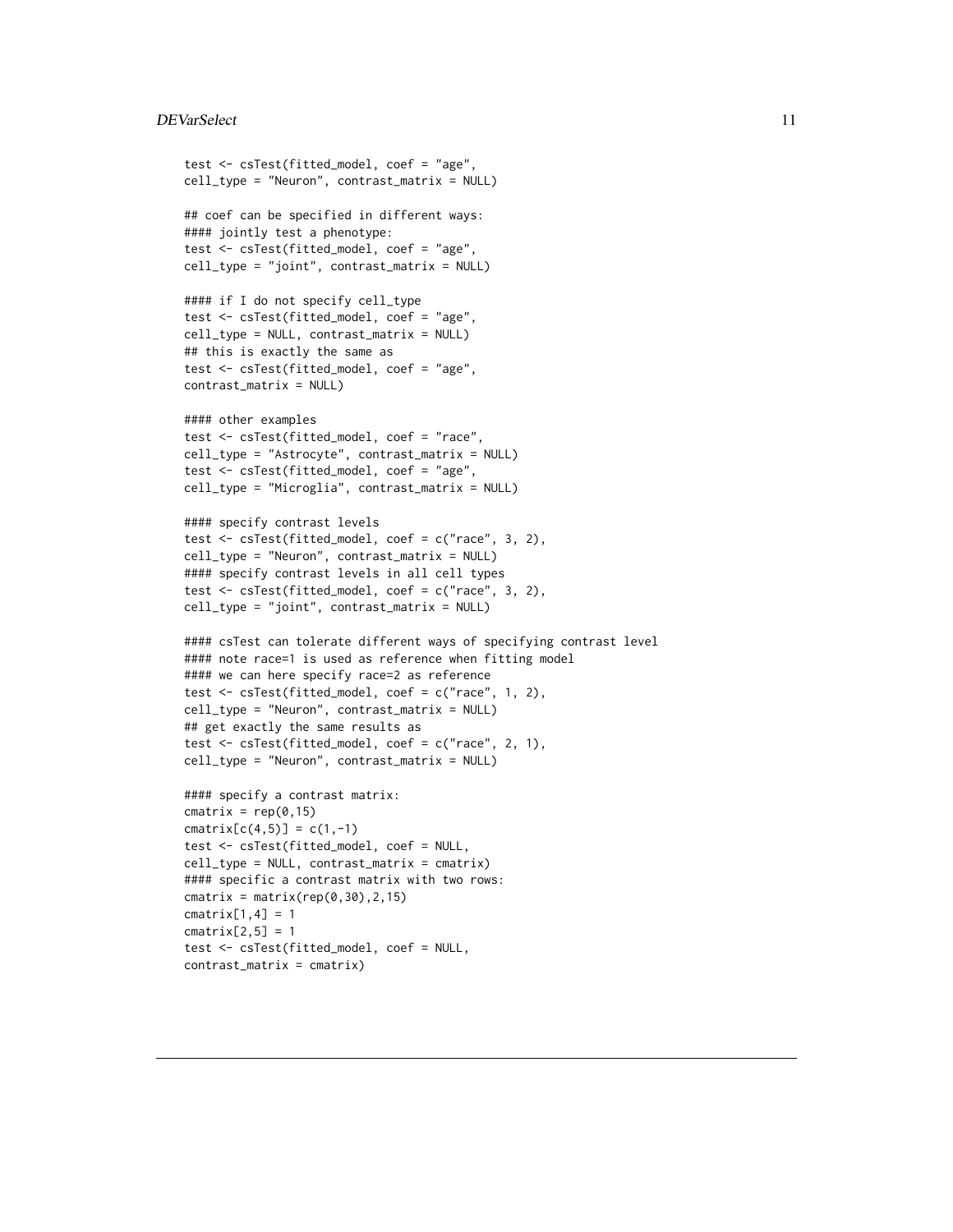# Description

This function selects cross-cell type differential features for reference-free deconvolution.

#### Usage

DEVarSelect(Y\_raw, Prop0, nMarker, bound\_negative)

# Arguments

| Y_raw   | A data matrix containing P features and N samples; or a Summarized Experiment<br>object. |
|---------|------------------------------------------------------------------------------------------|
| Prop0   | A N by K proportion matrix with K as number of cell types.                               |
| nMarker | Number of markers selected.                                                              |
|         | bound_negative Whether to bound all negative parameter estimators to zero.               |

# Value

Selected markers using cross-cell type differential analysis.

#### Author(s)

Ziyi Li <zli16@mdanderson.org>

#### References

Ziyi Li, Zhijin Wu, Peng Jin, Hao Wu. "Dissecting differential signals in high-throughput data from complex tissues."

```
Y_raw <- matrix(runif(5000*20, 0, 1), 5000, 20)
tmp <- matrix(runif(20*4), 20, 4)
Prop0 <- sweep(tmp, 1, rowSums(tmp), "/")
varlist <- DEVarSelect(Y_raw, Prop0,
                       nMarker=1000,
                       bound_negative=FALSE)
```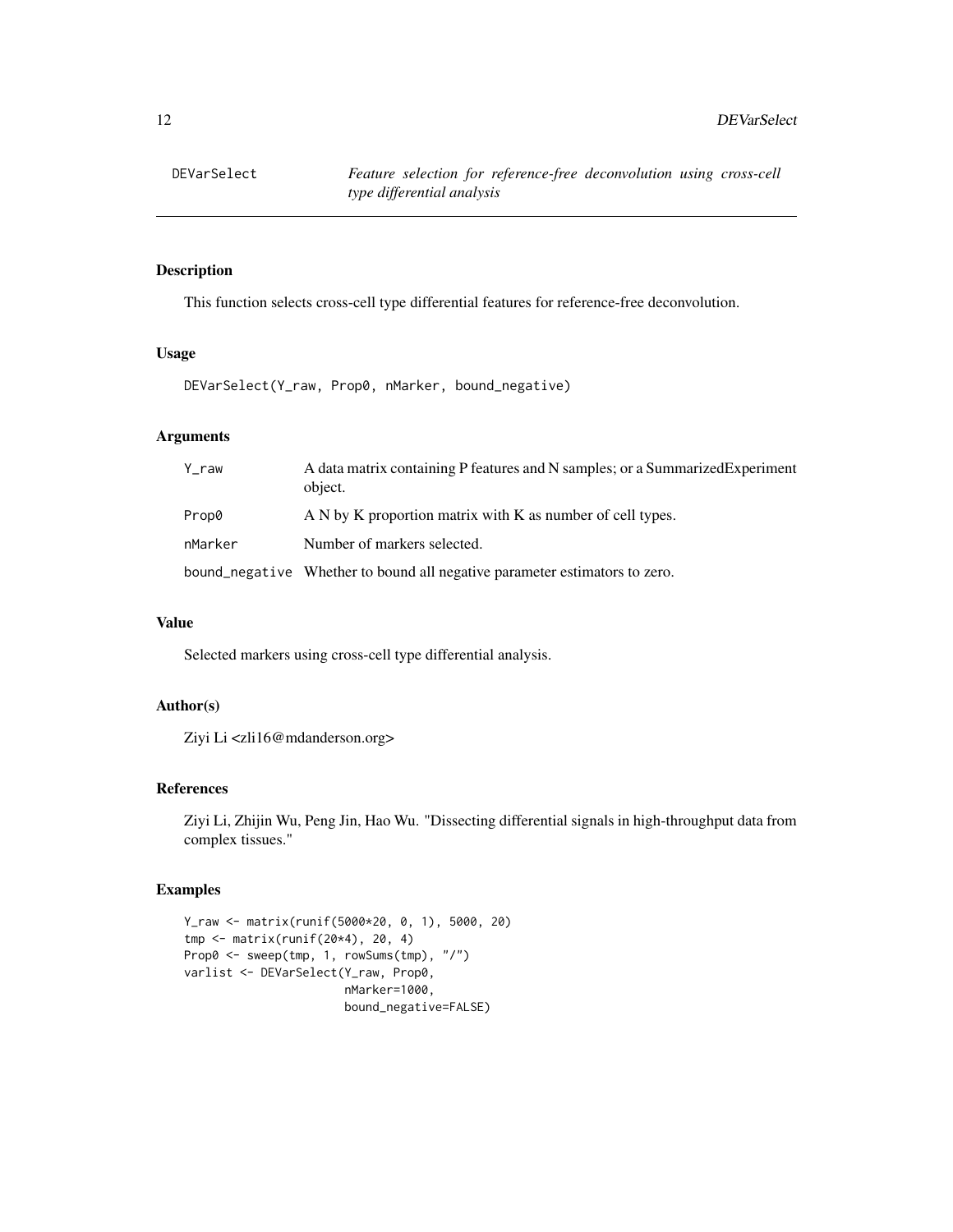<span id="page-12-0"></span>findRefinx *findRefinx*

# Description

Find index for marker genes with largest coefficient of variation based on raw data.

# Usage

```
findRefinx(rawdata, nmarker=1000, sortBy = "var")
```
# Arguments

| rawdata | A data matrix with rows representing features and columns represeting samples;<br>or a SummarizedExperiment object.                                                     |
|---------|-------------------------------------------------------------------------------------------------------------------------------------------------------------------------|
| nmarker | Desired number of markers after selection. Default is 1000.                                                                                                             |
| sortBy  | Desired method to select features. "var" represents selecting by largest variance.<br>"cv" represents selecting by largest coefficients of variation. Default is "var". |

# Value

A vector of index for the selected markers.

# Author(s)

Ziyi Li <zli16@mdanderson.org>

# References

Ziyi Li, Zhijin Wu, Peng Jin, Hao Wu. "Dissecting differential signals in high-throughput data from complex tissues."

```
Y_raw <- matrix(runif(5000*20, 0, 1), 5000, 20)
idx <- findRefinx(Y_raw, nmarker=500)
idx2 <- findRefinx(Y_raw, nmarker=500, sortBy = "cv")
```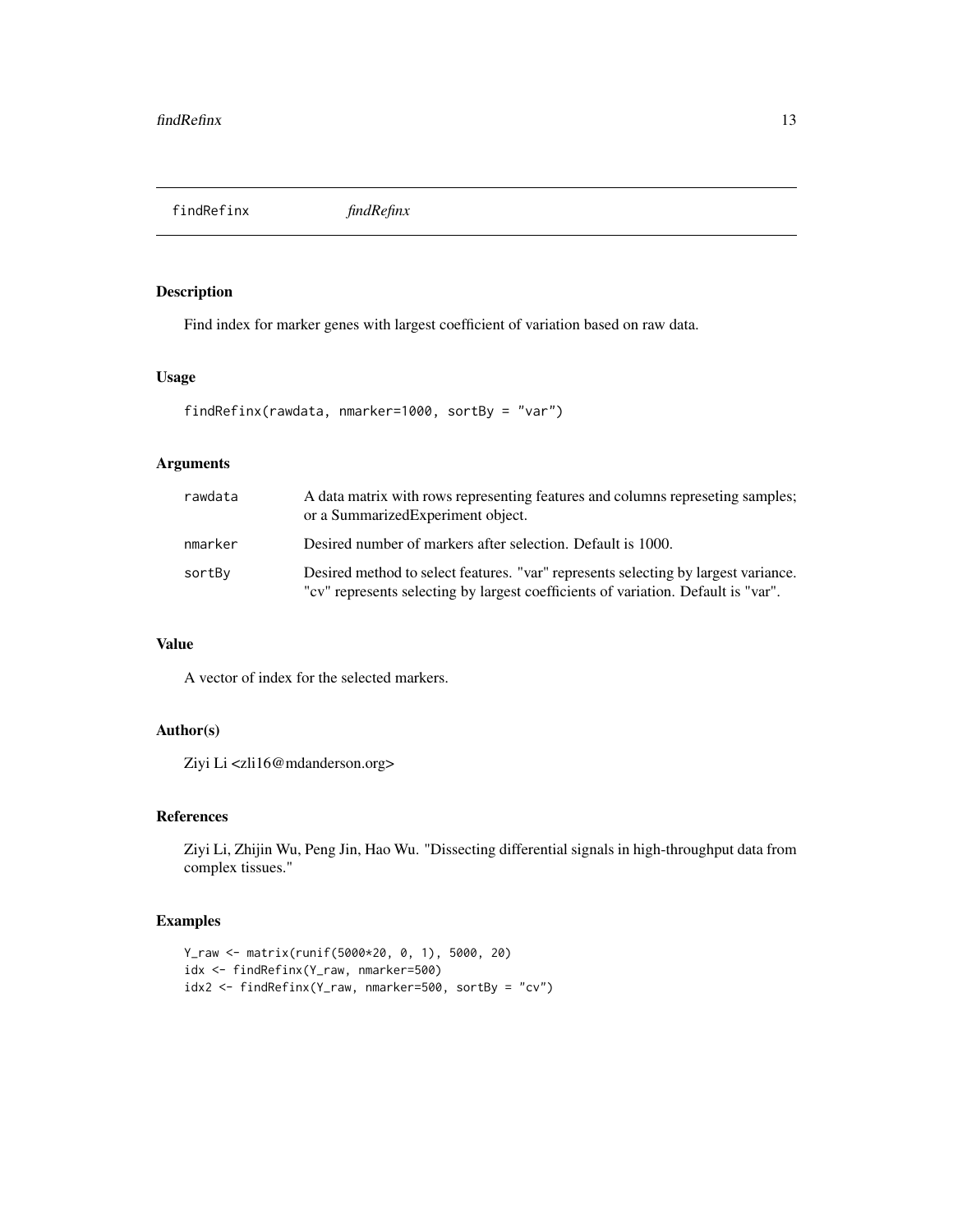<span id="page-13-0"></span>

# Description

This function receives design matrix from makeDesign() and fits the model including all cell types and phenotypes.

# Usage

fitModel(Design\_out, Y)

# Arguments

| Design_out | The output from function makeDesign().                                                    |
|------------|-------------------------------------------------------------------------------------------|
|            | A G <sup>*</sup> N matrix, G is the number of features, N is the number of subjects; or a |
|            | Summarized Experiment object.                                                             |

# Value

| Design_out     | The input Design_out object.                                         |
|----------------|----------------------------------------------------------------------|
| N              | Number of samples from matrix Y.                                     |
| coefs          | Estimated coefficients (beta) in the model.                          |
| coefs_var      | Estimated variance of the coefficients (beta variance) in the model. |
| Υ              | Observation Y matrix.                                                |
| Ypred          | Predicted Y from the fitted model.                                   |
| all coefs      | The names of all phenotypes.                                         |
| all_cell_types |                                                                      |
|                | The names of all cell types.                                         |
| <b>MSE</b>     | Estimated mean squared error.                                        |
| model names    | The names of all terms in the fitted model.                          |

# Author(s)

Ziyi Li <zli16@mdanderson.org>

# References

Ziyi Li, Zhijin Wu, Peng Jin, Hao Wu. "Dissecting differential signals in high-throughput data from complex tissues."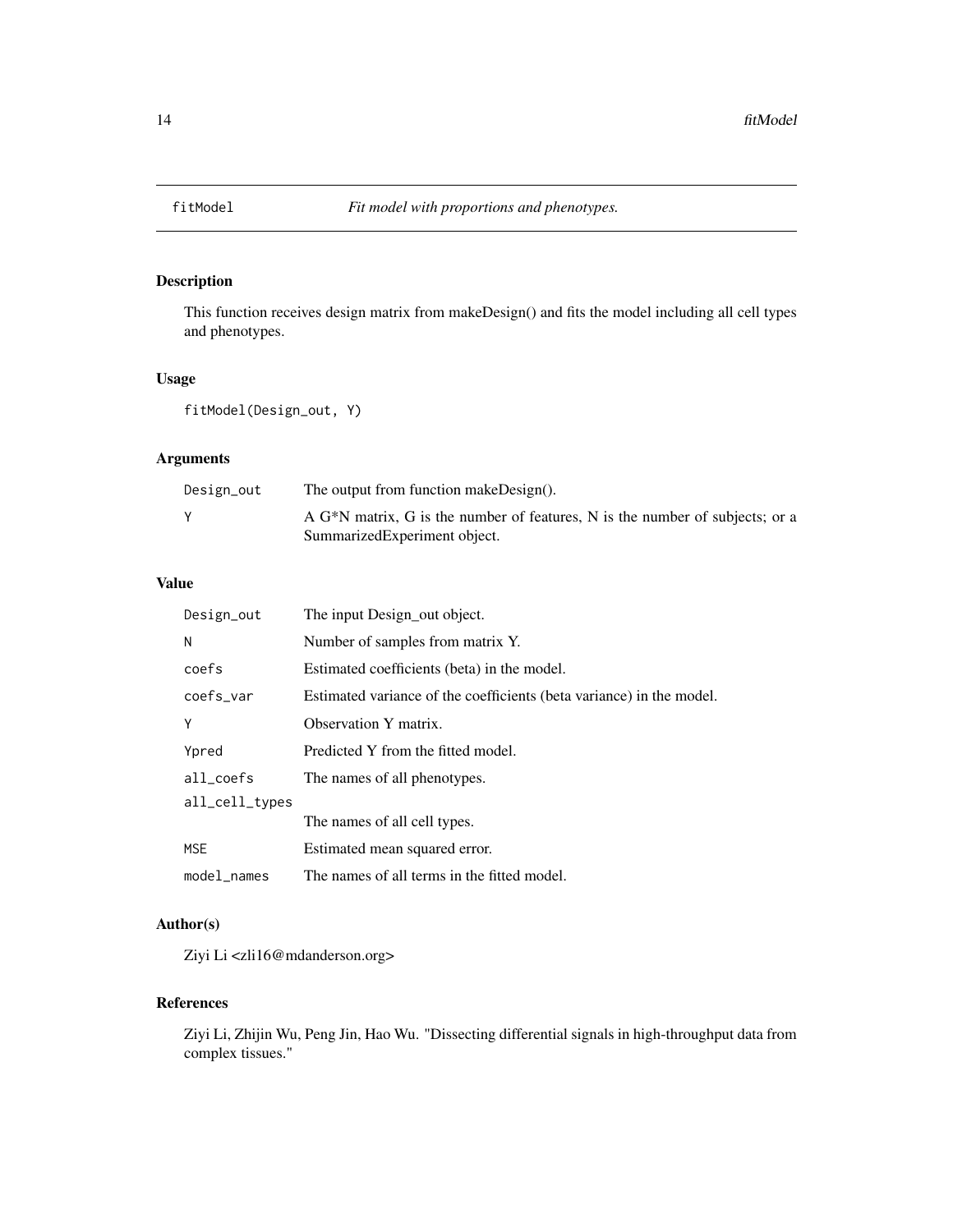#### <span id="page-14-0"></span>GetPrior 15

#### Examples

```
N = 300 # simulation a dataset with 300 samples
K = 3 # 3 cell typesP <- 500 # 500 features
### simulate proportion matrix
Prop = matrix(runif(N*K, 10,60), ncol=K)
Prop = sweep(Prop, 1, rowSums(Prop), FUN="/")
colnames(Prop) = c("Neuron", "Astrocyte", "Microglia")
Y \le - matrix(rnorm(N*P, N, P), ncol = N)
### simulate phenotype names
design <- data.frame(disease=factor(sample(0:1,
                     size = N, replace=TRUE)),
                     age=round(runif(N, 30,50)),
                     race=factor(sample(1:3, size = N,replace=TRUE)))
Design_out <- makeDesign(design, Prop)
### fit model
fitted_model <- fitModel(Design_out, Y)
```
GetPrior *Get prior knowledge for supported tissue types*

# Description

Users can use this function to get priors provided in this package. Users can also directly specify tisuse type in MDeconv function.

#### Usage

GetPrior(alpha = NULL, sigma = NULL)

#### Arguments

| A string chosen from "human pbmc", "human liver", "human brain", "human                               |
|-------------------------------------------------------------------------------------------------------|
| pancreas", "human skin", or a nuemric vector for manually specified alpha.                            |
| Keep it as NULL for supported tissues. Otherwise a numeric vector for manual-<br>lly specified sigma. |
|                                                                                                       |

# Value

| alpha_prior | Prior knowledge for the mean of proportions.  |
|-------------|-----------------------------------------------|
| sigma_prior | Prior knowledge for the sigma of proprotions. |

## Author(s)

Ziyi Li <zli16@mdanderson.org>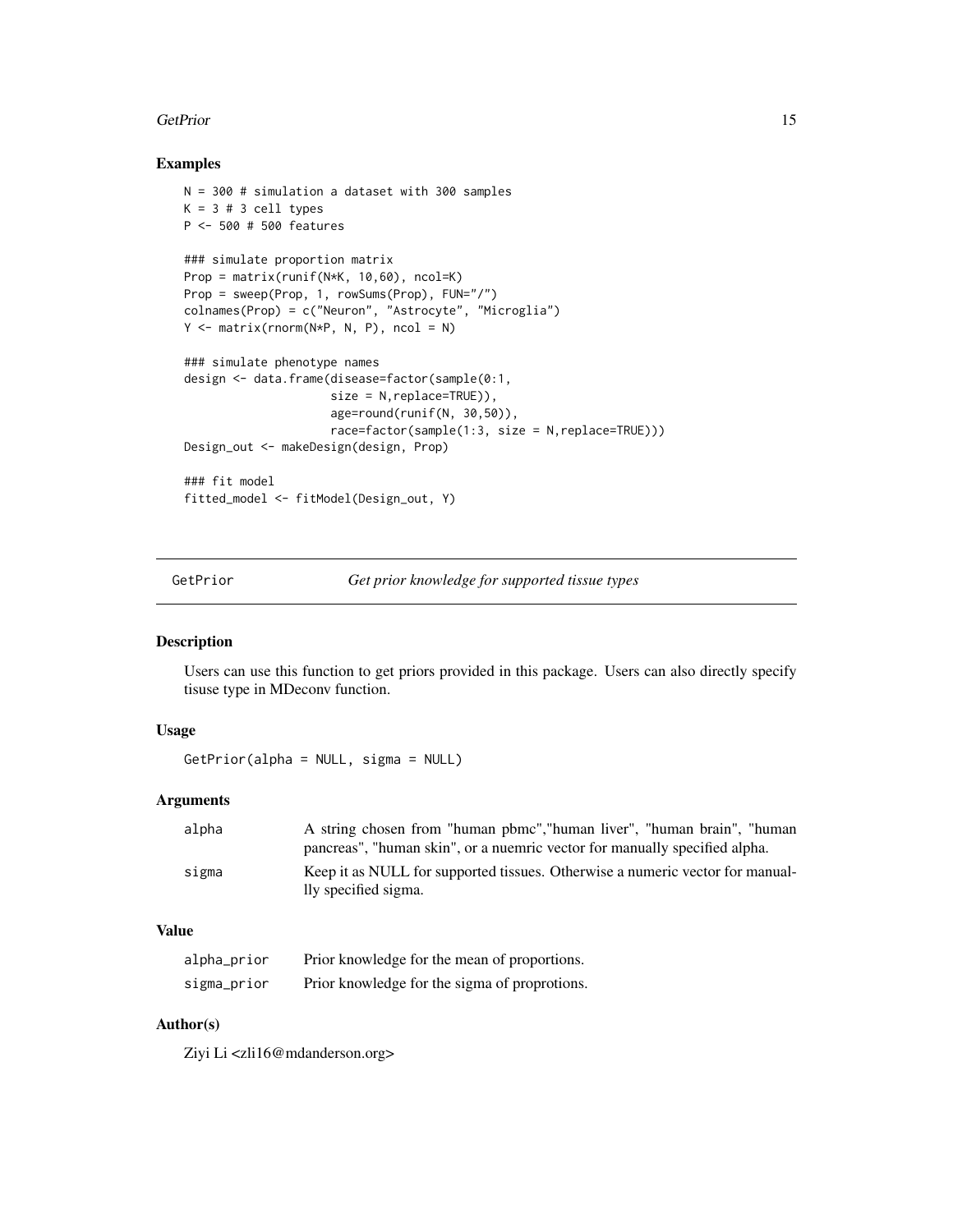# <span id="page-15-0"></span>References

Ziyi Li, Zhenxing Guo, Ying Cheng, Peng Jin, Hao Wu. "Robust partial reference-free cell compoisiton estimation from tissue expression profiles."

# Examples

```
GetPrior("human pbmc")
GetPrior("human liver")
GetPrior("human brain")
GetPrior("human skin")
GetPrior("human pancreas")
```
makeDesign *Generate design matrix from input phenotypes and proportions.*

# Description

This function generate design matrix and make preparations for following fitModel and csTest.

# Usage

```
makeDesign(design, Prop)
```
# Arguments

| design | A N by P phenotype matrix, with rows as samples and columns as phenotypes  |
|--------|----------------------------------------------------------------------------|
|        | (e.g. age, gender, disease, etc.).                                         |
| Prop   | A N by K proportion matrix, with rows as samples and columns as cell types |

#### Value

| design_matrix          | A comprehensive design matrix incorporated phenotype and proportion infor-<br>mation.             |
|------------------------|---------------------------------------------------------------------------------------------------|
| Prop                   | The input proportion matrix.                                                                      |
| design                 | The input design/phenotype matrix.                                                                |
| $all \_ \text{coeffs}$ | The names of all phenotypes.                                                                      |
| all_cell_types         |                                                                                                   |
|                        | The names of all cell types.                                                                      |
| formula                | The formula of the tested model, including all phenotypes, cell types and inter-<br>action terms. |

# Author(s)

Ziyi Li <zli16@mdanderson.org>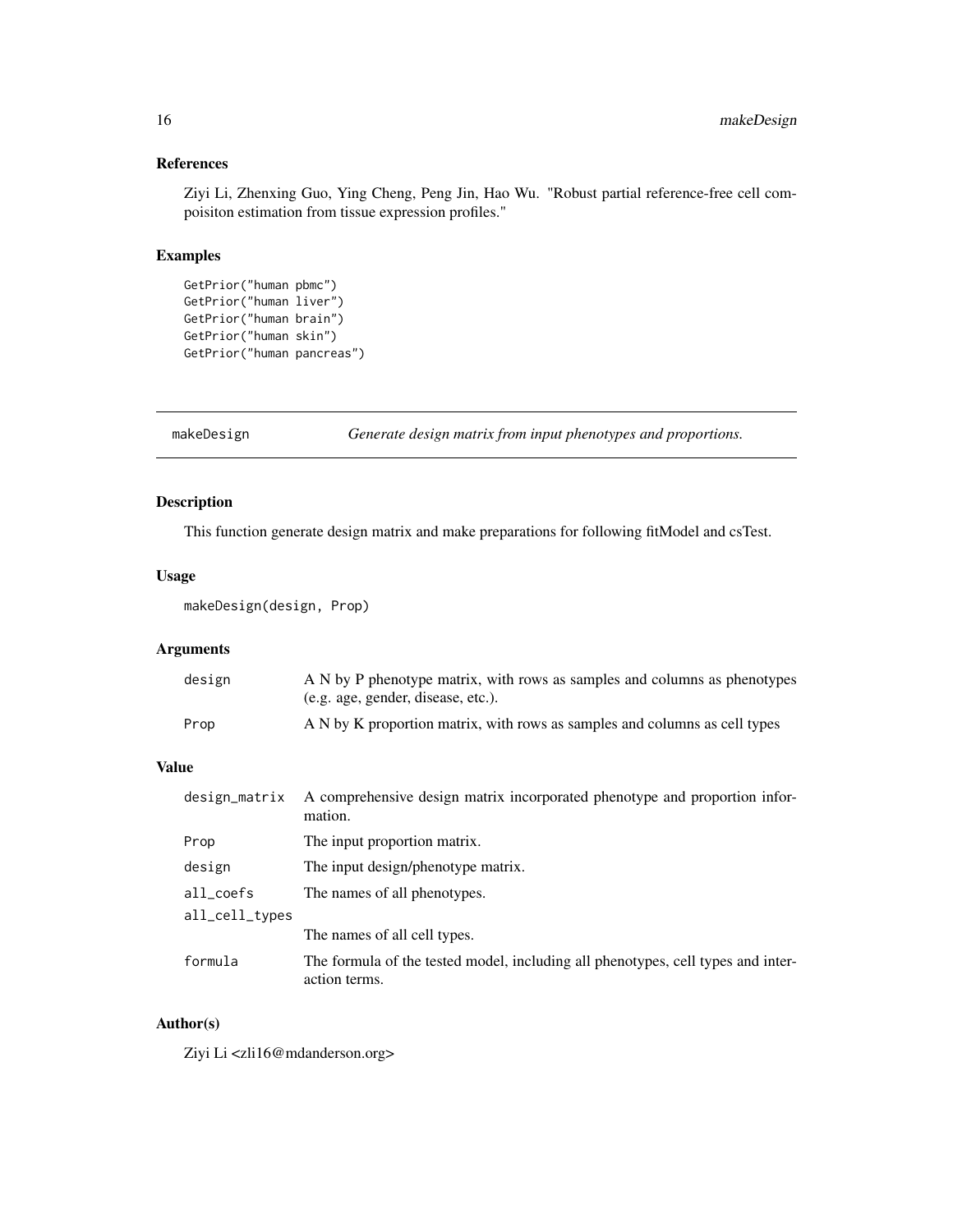#### <span id="page-16-0"></span>MDeconv and the contract of the contract of the contract of the contract of the contract of the contract of the contract of the contract of the contract of the contract of the contract of the contract of the contract of th

#### References

Ziyi Li, Zhijin Wu, Peng Jin, Hao Wu. "Dissecting differential signals in high-throughput data from complex tissues."

#### Examples

```
N = 300 # simulation a dataset with 300 samples
K = 3 # 3 cell types### simulate proportion matrix
Prop = matrix(runif(N*K, 10,60), ncol=K)
Prop = sweep(Prop, 1, rowSums(Prop), FUN="/")
colnames(Prop) = c("Neuron", "Astrocyte", "Microglia")
### simulate phenotype names
design <- data.frame(disease=factor(sample(0:1, size = N,replace=TRUE)),
                     age=round(runif(N, 30,50)),
                     race=factor(sample(1:3, size = N,replace=TRUE)))
Design_out <- makeDesign(design, Prop)
```
MDeconv *Estimate cell compoisitons via partial reference-free deconvolution.*

#### Description

This function is the wrapper for TOAST/-P (partial reference-free deconvolution without prior) and TOAST/+P (with prior). It guides cell compoisition estimation through extra biological information, including cell type specific markers and prior knowledge of compoisitons.

#### Usage

```
MDeconv(Ymat, SelMarker,
alpha = NULL, sigma = NULL,
epsilon = 0.001, maxIter = 1000,
verbose = TRUE)
```
#### Arguments

| Ymat      | A gene expression data matrix from complex tissues. Rows represent genes and<br>columns represent samples. Row names (e.g. gene symbol or ID) are needed.<br>There is no need to filter data matrix by marker genes.                                                                                                 |
|-----------|----------------------------------------------------------------------------------------------------------------------------------------------------------------------------------------------------------------------------------------------------------------------------------------------------------------------|
| SelMarker | A list variable with each element includes cell type-specific markers for this cell<br>type. The marker list can be selected from pure cell type profiles or single cell<br>data using ChooseMarker(). It can also be easily created manually. Please see<br>details section below and example for more information. |
| alpha     | A vector including the prior mean for all cell types.                                                                                                                                                                                                                                                                |
| sigma     | A vector including the prior standard deviation for all cell types.                                                                                                                                                                                                                                                  |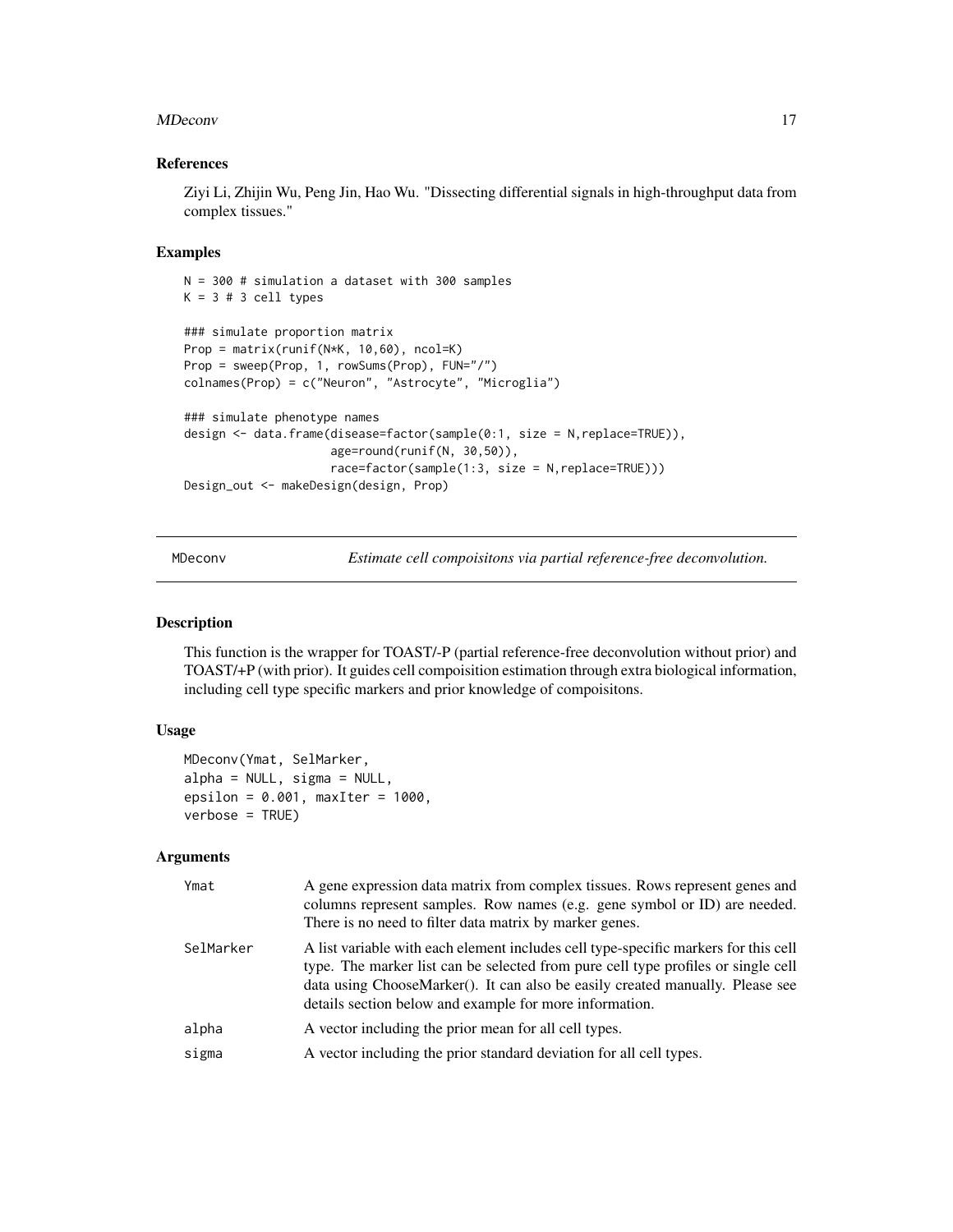| epsilon | A numeric variable to control the level of convergence. With a large epsilon, |
|---------|-------------------------------------------------------------------------------|
|         | it converges quickly and the algorithm may not converge well. With a small    |
|         | epsilon, it converges slower and the algorithm may converge "too much". The   |
|         | default value is 1e-3, which we find is a reasonable threshold.               |
| maxIter | Number of maximum iterations.                                                 |
| verbose | A boolean variable of whether to output messages.                             |

# Details

More about SelMarker: in addition to selecting markers using ChooseMarker(), we can manually specific marker list. For example, if we know there are two cell type-specific markers for cell type A "Gene1" and "Gene2", and two cell type-specific markers for cell type B "Gene3" and "Gene4", we can create marker list by SelMarker = list(CellA =  $c$ ("Gene1", "Gene2"), CellB = c("Gene3","Gene4")).

One thing to note is that, the genes in marker list should have matches in row names of Ymat. If not, the unmatched markers will be removed duing analysis.

#### Value

A list including

| H | Estimated proportion matrix, rows for cell types and columns for samples.             |
|---|---------------------------------------------------------------------------------------|
| W | Estimated pure cell type profile matrix, rows for genes and columns for cell<br>types |

#### Author(s)

Ziyi Li <zli16@mdanderson.org>

#### References

Ziyi Li, Zhenxing Guo, Ying Cheng, Peng Jin, Hao Wu. "Robust partial reference-free cell compoisiton estimation from tissue expression profiles."

```
# simulate mixed data from complex tissue
# without prior
Wmat <- matrix(abs(rnorm(60*3, 4, 4)), 60, 3)
SelMarker <- list(CellA = 1:20,
                 CellB = 21:40,CellC = 41:60)
for(i in 1:3) {
    Wmat[SelMarker[[i]], i] <- abs(rnorm(20, 50, 10))
}
Hmat <- matrix(runif(3*25), 3, 25)
Hmat <- sweep(Hmat, 2, colSums(Hmat), "/")
Ymat <- Wmat %*% Hmat + abs(rnorm(60*25))
rownames(Ymat) <- 1:60
```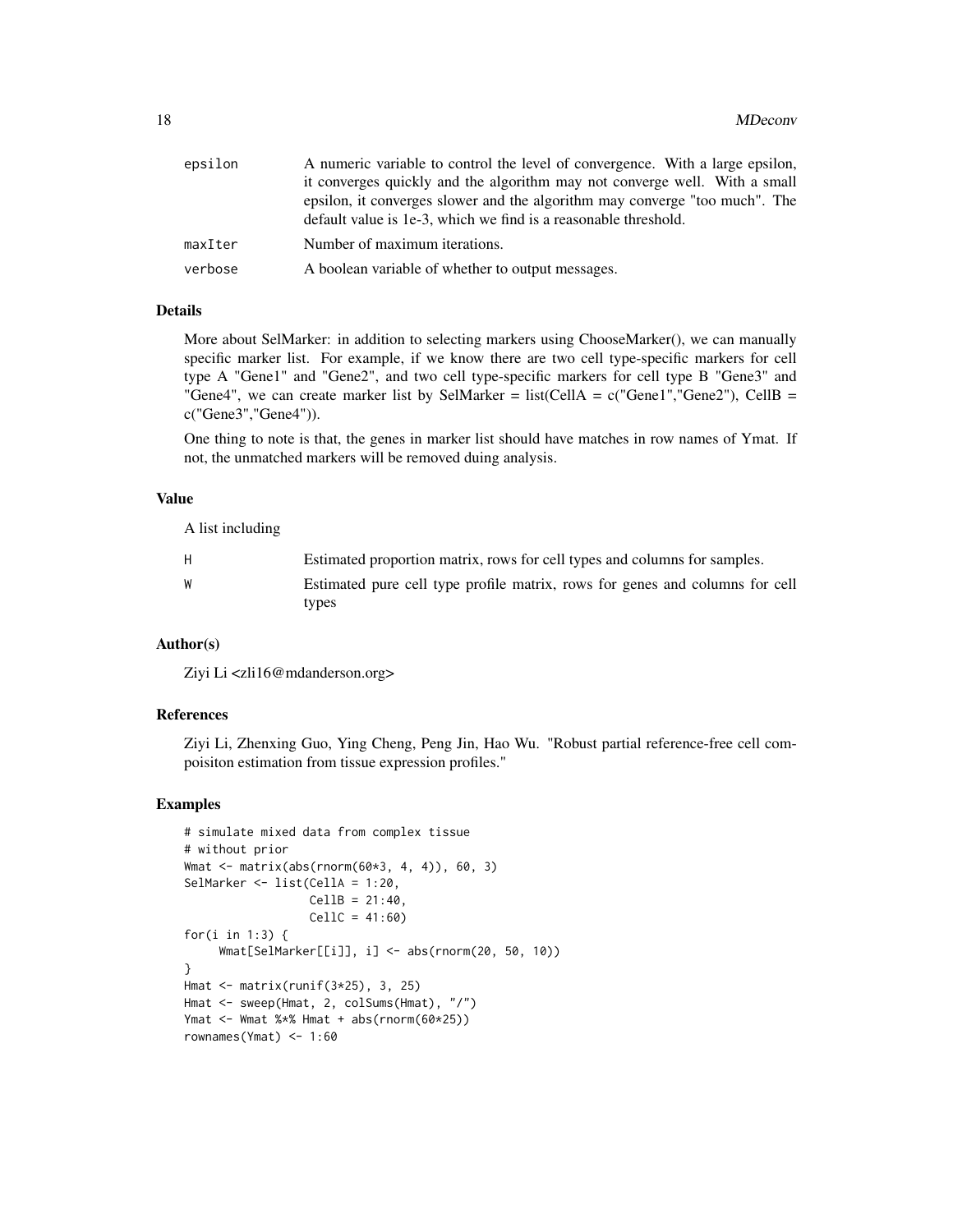# <span id="page-18-0"></span>myprojectMix 19

```
# deconvolution with TOAST/-P (TOAST without prior)
res <- MDeconv(Ymat, SelMarker, verbose = FALSE)
print(dim(Ymat))
cor(t(res$H), t(Hmat))
# supporse we observe the proportions
# for the same tissue from another study
alpha_prior \leq rep(0.33, 3)
sigma_prior <- rep(1, 3)
# deconvolution with TOAST/+P (TOAST with prior)
res2 <- MDeconv(Ymat, SelMarker,
                alpha = alpha_prior, sigma = sigma_prior,
                verbose = FALSE)
cor(t(res2$H), t(Hmat))
```
myprojectMix *Replicate the function myprojectMix() from RefFreeEWAS package*

# **Description**

Replicate the function myprojectMix() from RefFreeEWAS package (https://cran.r-project.org/web/packages/RefFreeEWAS/ as that package is not in CRAN anymore

#### Usage

myprojectMix(Y, Xmat, nonnegative=TRUE, sumLessThanOne=TRUE, lessThanOne=!sumLessThanOne)

#### Arguments

|             | Matrix (m CpGs x n Subjects) of DNA methylation beta values                       |
|-------------|-----------------------------------------------------------------------------------|
| Xmat        | Matrix (m CpGs x K cell types) of cell-type specific methylomes                   |
| nonnegative | All coefficients $>=0$ ?                                                          |
|             | sumLessThanOne Coefficient rows should sum to less than one?                      |
| lessThanOne | Every value should be less than one (but possibly sum to value greater than one)? |

#### Details

Function for projecting methylation values (Y) onto space of methyomes (Xmat), with various constraints. This is the reference-based method described in Houseman et al. (2012) and also appearing in the minfi package.

#### Value

Projection coefficients resulting from constrained projection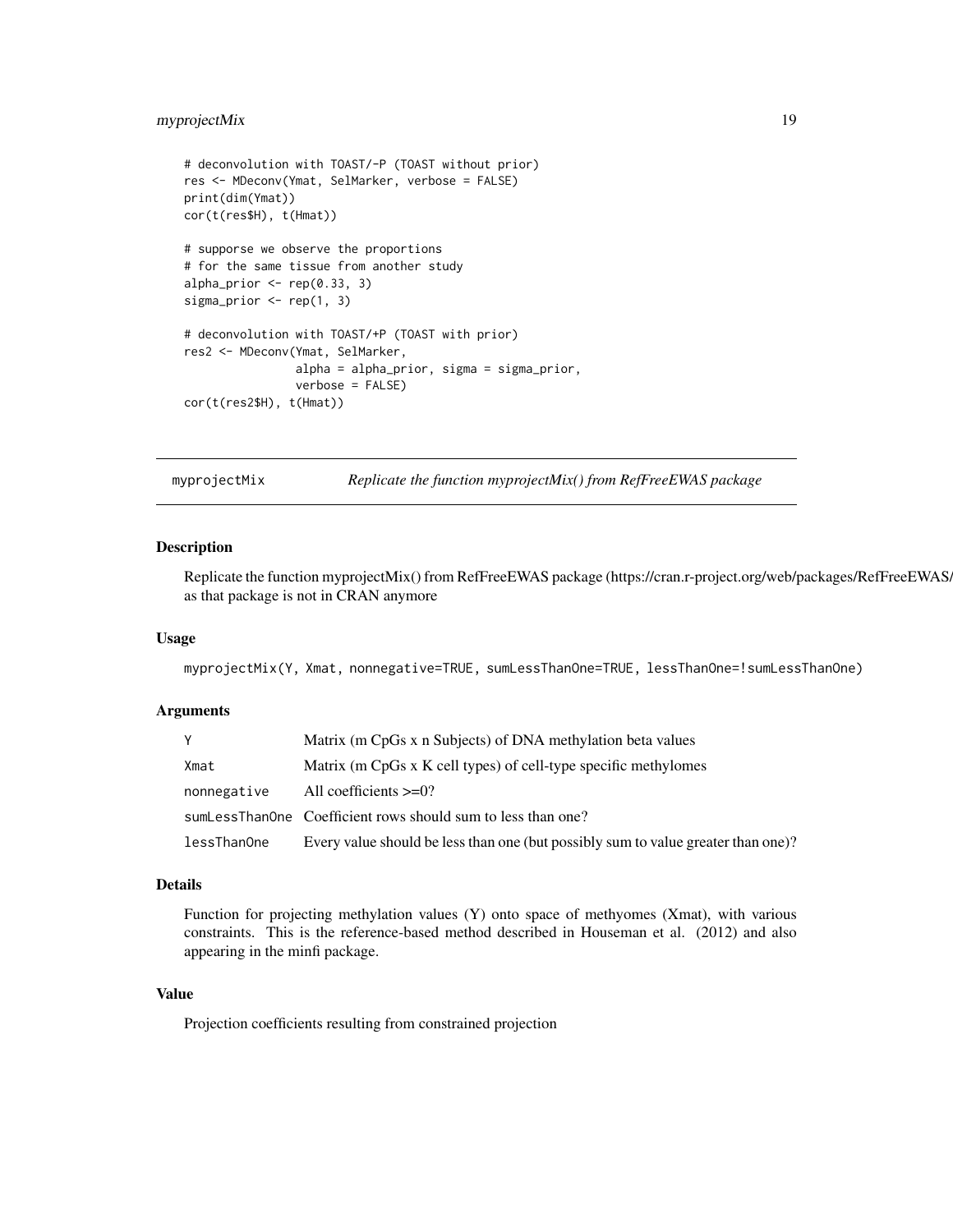<span id="page-19-0"></span>

# Description

Replicate the function RefFreeCellMix() from RefFreeEWAS package (https://cran.r-project.org/web/packages/RefFreeEWA as that package is not in CRAN anymore

#### Usage

```
myRefFreeCellMix(Y,mu0=NULL,K=NULL,iters=10,Yfinal=NULL,verbose=TRUE)
```
#### Arguments

| Y       | Matrix (m CpGs x n Subjects) of DNA methylation beta values                                                   |
|---------|---------------------------------------------------------------------------------------------------------------|
| mu0     | Matrix (m CpGs x K cell types) of *initial* cell-type specific methylomes                                     |
| К       | Number of cell types (ignored if mu0 is provided)                                                             |
| iters   | Number of iterations to execute                                                                               |
| Yfinal  | Matrix (m <sup>*</sup> CpGs x n Subjects) of DNA methylation beta values on which to<br>base final methylomes |
| verbose | Report summary of errors after each iteration?                                                                |

# Details

Reference-free decomposition of DNA methylation matrix into cell-type distributions and cell-type methylomes,  $Y = Mu$  Omega $\Delta T$ . Either an initial estimate of Mu must be provided, or else the number of cell types K, in which case RefFreeCellMixInitialize will be used to initialize. Note that the decomposition will be based on Y, but Yfinal  $(=Y$  by default) will be used to determine the final value of Mu based on the last iterated value of Omega.

#### Value

Object of S3 class RefFreeCellMix, containing the last iteration of Mu and Omega.

# Author(s)

E. Andres Houseman

# References

Houseman, E. Andres, Kile, Molly L., Christiani, David C., et al. Reference-free deconvolution of DNA methylation data and mediation by cell composition effects. BMC bioinformatics, 2016, vol. 17, no 1, p. 259.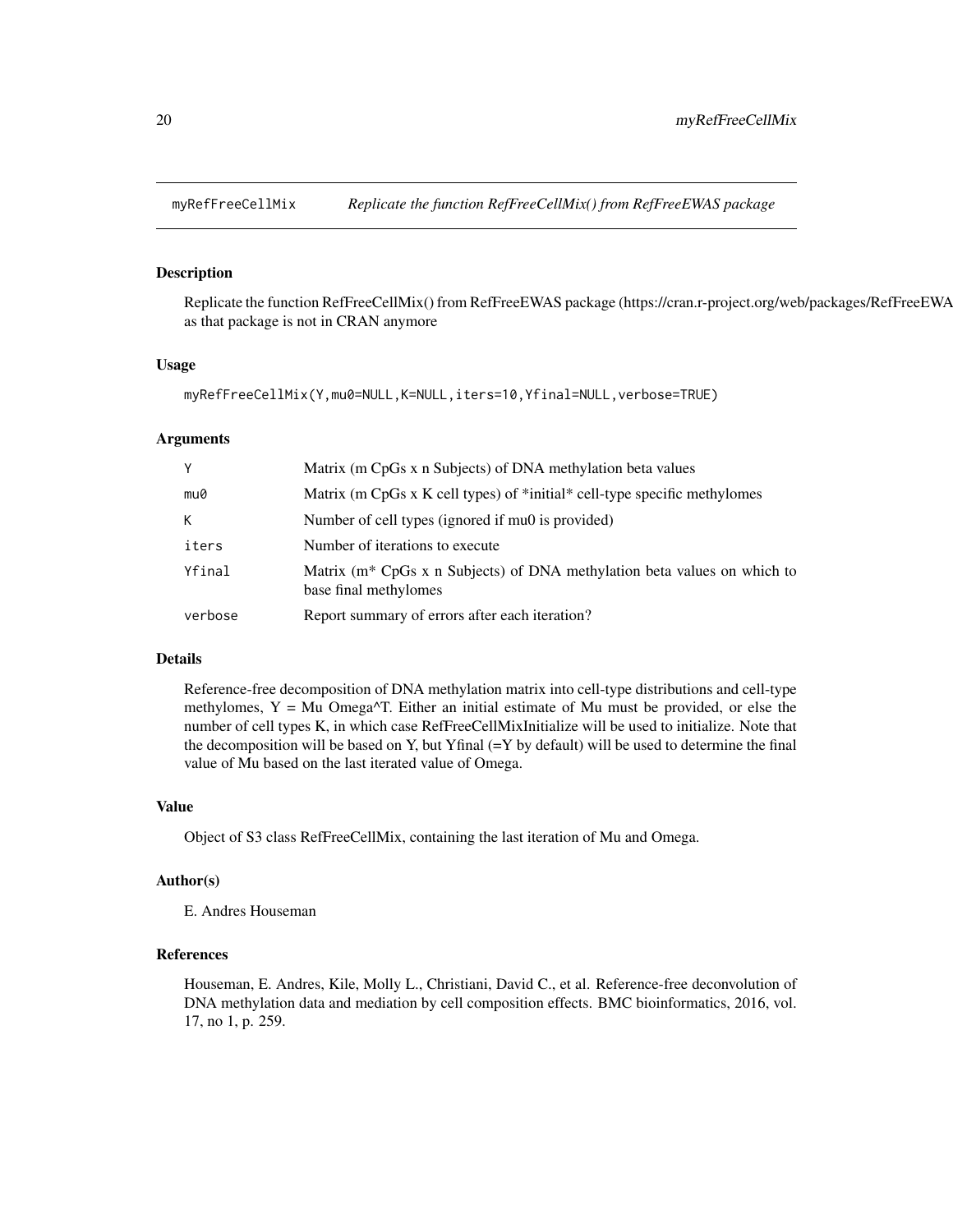```
myRefFreeCellMixInitialize
```
*Replicate the function RefFreeCellMixInitialize() from RefFreeEWAS package*

# **Description**

Replicate the function RefFreeCellMixInitialize() from RefFreeEWAS package (https://cran.r-project.org/web/packages/RefI as that package is not in CRAN anymore

# Usage

```
myRefFreeCellMixInitialize(Y,K=2,Y.Distance=NULL, Y.Cluster=NULL,
   largeOK=FALSE, dist.method = "euclidean", ...)
```
# Arguments

| Y           | Matrix (m CpGs x n Subjects) of DNA methylation beta values                  |
|-------------|------------------------------------------------------------------------------|
| K           | Number of cell types                                                         |
| Y.Distance  | Distance matrix (object of class "dist") to use for clustering.              |
| Y.Cluster   | Hiearchical clustering object (from helust function)                         |
| largeOK     | OK to calculate distance matrix for large number of subjects? (See details.) |
| dist.method | Method for calculating distance matrix                                       |
| $\cdot$     | Additional parameters for holust function                                    |

# Details

Initializes the methylome matrix "Mu" for RefFreeCellMix by computing the mean methylation (from Y) over K clusters of Y, determined by the Y.Cluster object. If Y.Cluster object does not exist, it will be created from Y.Distance (using additional clustering parameters if supplied). If Y.Distance does not exist, it will be created from t(Y). As a protection against attempting to fit a very large distance matrix, the program will stop if the number of columns of Y is > 2500, unless largeOK is explicitly set to TRUE.

#### Value

An m x K matrix of mean methylation values.

#### Author(s)

E. Andres Houseman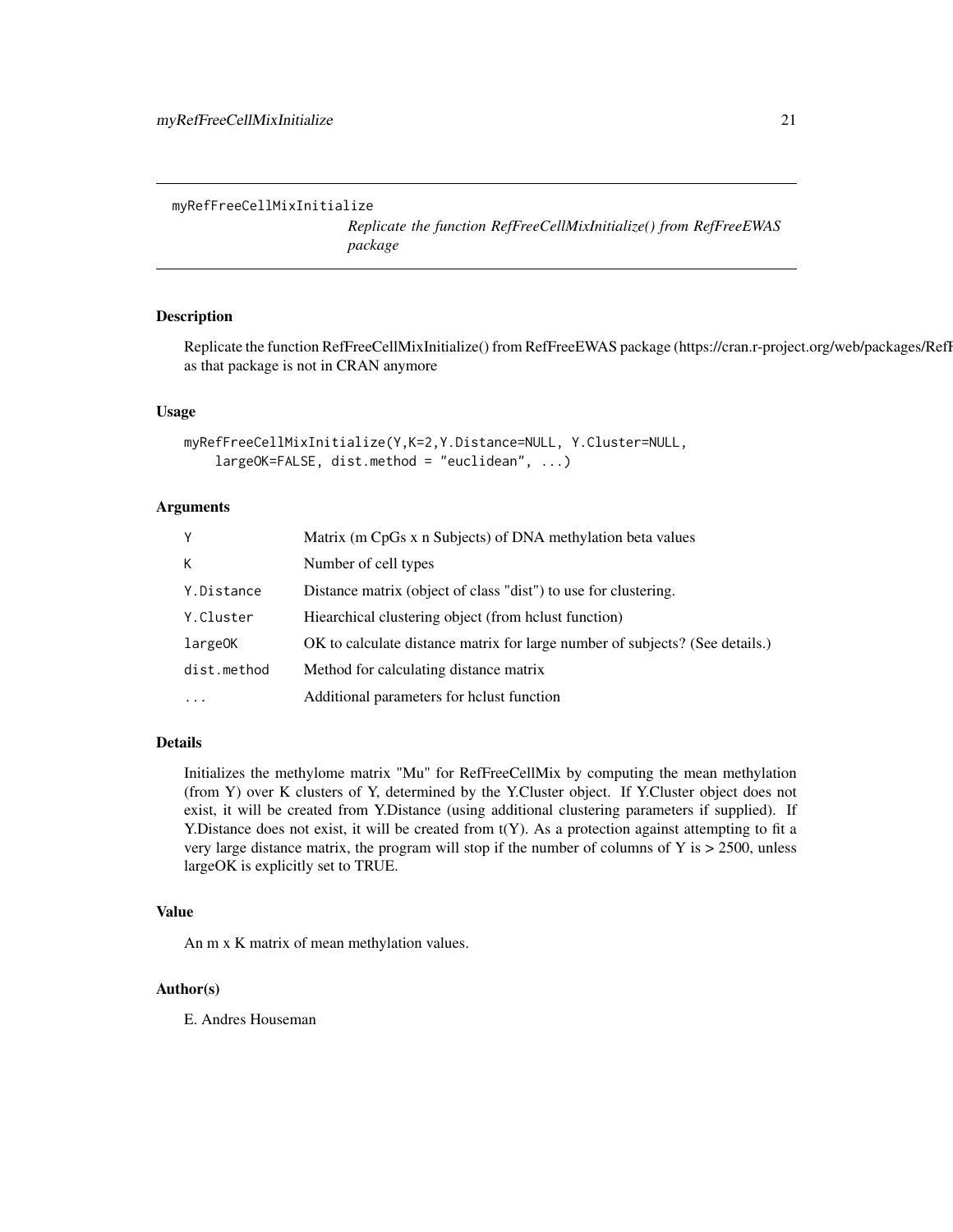<span id="page-21-0"></span>

# Description

This function generates -log10 transformed p-values for each pair of cell types and calculate corresponding Pearson correlation and odds ratio - a modification of function 'ggpairs' in package 'GGally'.

#### Usage

```
plotCorr(pval, de.state=NULL, pval.thres=NULL, fdr.thres=NULL, p.size = 0.2,
         p.color = grDevices::adjustcolor( "black", alpha.f = 0.2),
         fig.margin = c(1,1,1,1),
         fig.margin.unit = 'in', line.type = 'dashed', line.color = 'blue')
```
# Arguments

| pval            | matrix of p-values, with rows representing features and columns representing<br>cell types.                                          |  |
|-----------------|--------------------------------------------------------------------------------------------------------------------------------------|--|
| de.state        | (optional) matrix of DE/DM states (1: DE/DM, 0:non-DE/DM), with rows rep-<br>resenting features and columns representing cell types. |  |
| pval.thres      | threshold of p-value to define DE/DM, required if de state not provided.                                                             |  |
| fdr.thres       | threshold of FDR to define DE/DM, required if de.state not provided and FDR<br>is prefered than p-value.                             |  |
| p.size          | point size for scatter plot                                                                                                          |  |
| p.color         | point color for scatter plot                                                                                                         |  |
| fig.margin      | figure margin                                                                                                                        |  |
| fig.margin.unit |                                                                                                                                      |  |
|                 | unit of figure margin                                                                                                                |  |
| line.type       | line type in scatter plot                                                                                                            |  |
| line.color      | line color in scater plot                                                                                                            |  |
|                 |                                                                                                                                      |  |

# Value

A figure contains scatter plots, Pearson correlaiton and odds ration of -log10 transformed p-values for each pair of cell types.

#### Author(s)

Luxiao Chen <luxiao.chen@emory.edu>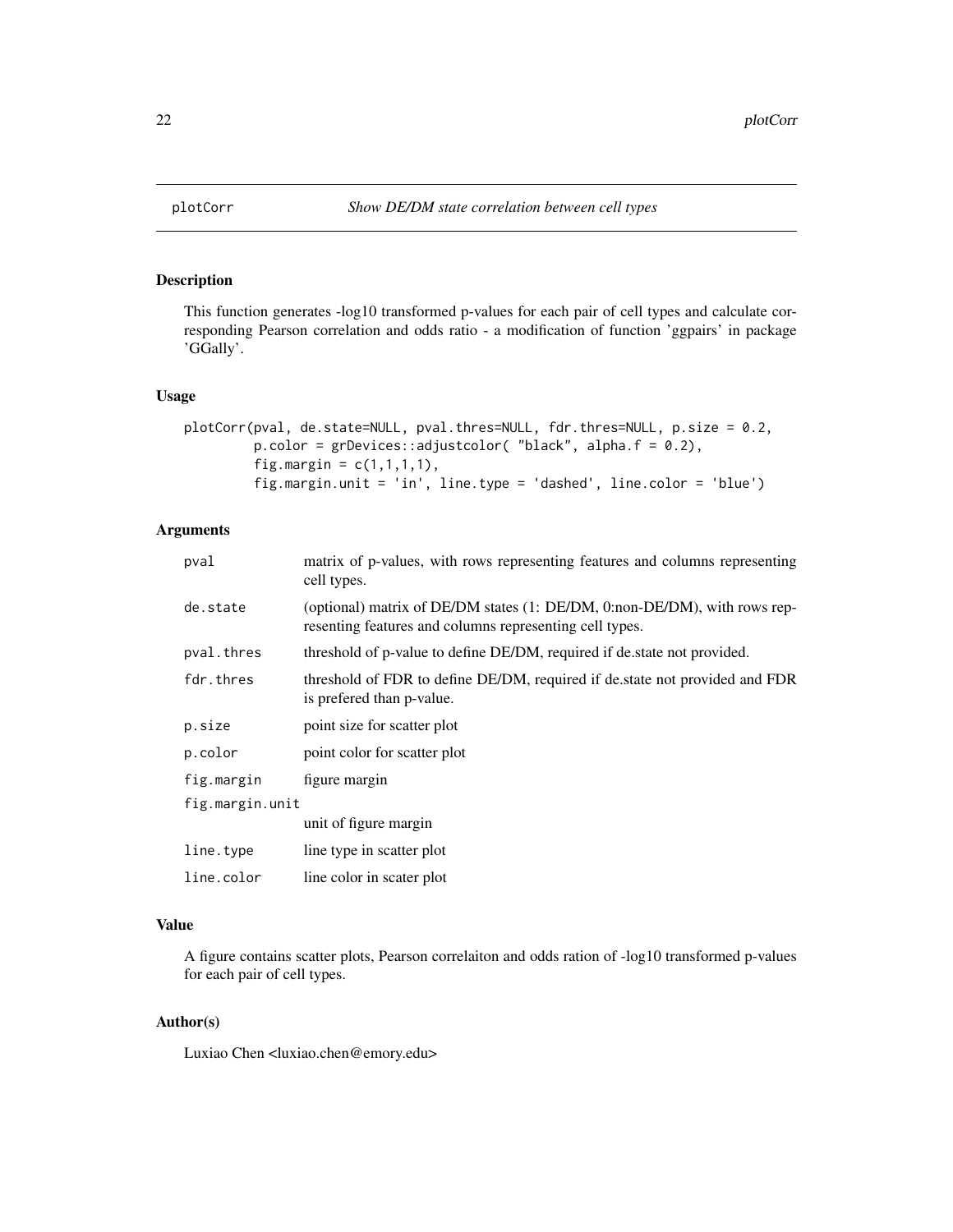# <span id="page-22-0"></span>RA\_100samples 23

#### Examples

```
pval.1 <- runif(1000,0,1)
pval.2 <- pval.1 + rnorm(1000,0,0.01)
pval.2[pval.2 < 0] = 0pval.3 <- runif(1000,0,1)
pval.input <- data.frame('cell.1'=pval.1,
                         'cell.2'=pval.2,
                         'cell.3'=pval.3)
plotCorr(pval = pval.input, pval.thres = 0.05)
```
RA\_100samples *An example dataset for cellular proportion estimation and multiple factor design*

# Description

The dataset contains normalized beta valutes for 3000 CpGs from 100 samples (50 Rheumatoid arthritis patients and 50 controls) and their phenotypes (disease status, age, and gender). The dataset also contains a sub-setted blood reference matrix for the matched 3000 CpGs. This data was obtained and processed based on GSE42861.

#### Usage

data("RA\_100samples")

#### References

Liu Y, Aryee MJ, Padyukov L, Fallin MD et al. Epigenome-wide association data implicate DNA methylation as an intermediary of genetic risk in rheumatoid arthritis. Nat Biotechnol 2013 Feb;31(2):142- 7. PMID: 23334450

```
data(RA_100samples)
RA_100samples$Y_raw[1:5,1:5]
head(RA_100samples$Pheno)
head(RA_100samples$Blood_ref)
```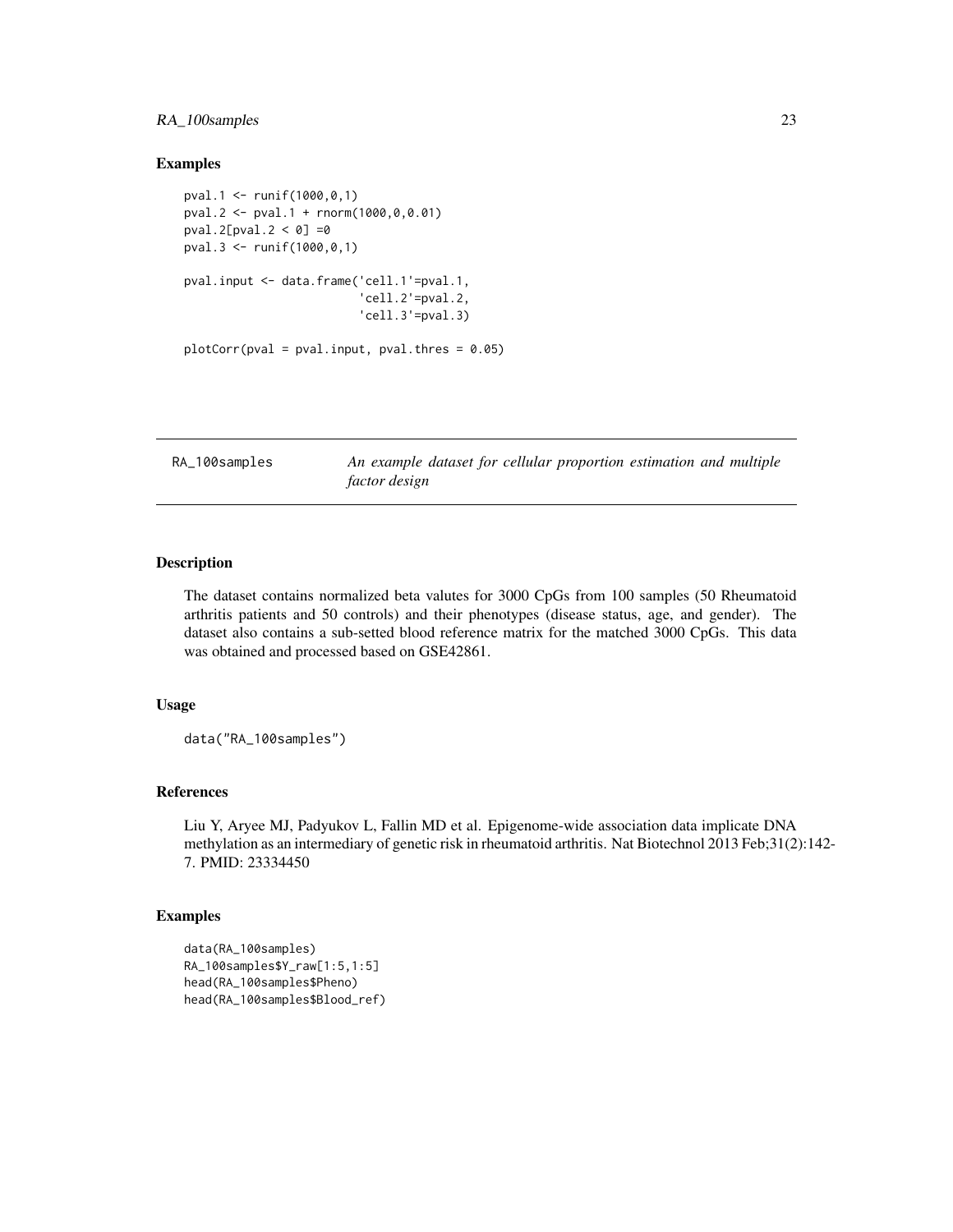<span id="page-23-0"></span>Tsisal *Complete Deconvolution of DNA methylation data based on TOAST and SISAL*

## Description

A function to conduct complete reference-free deconvolution on DNA methylation data. If a full reference or a partial reference panel is provided, this function also automatically annotate the solved proportions to known cell types.

#### Usage

```
Tsisal(Y_{raw}, K = NULL, knownRef = NULL, possibleCellNumber = 3:15)
```
# Arguments

| $Y_{raw}$          | The DNA methylation 450K array data from complex tissues, rows for CpG<br>sites and columns for samples. |
|--------------------|----------------------------------------------------------------------------------------------------------|
| K                  | The number of pure cell types, we allow users to pre-specify or use our method<br>to estimate.           |
| knowRef            | The external reference panel for cell type label assignment.                                             |
| possibleCellNumber |                                                                                                          |
|                    | Range of possible number of cell types. Default is 3:15.                                                 |

#### Value

| estProp   | Estimated proportions.               |
|-----------|--------------------------------------|
| selMarker | Selected cell type-specific markers. |
| K         | Optional number of cell types.       |

# Author(s)

Weiwei Zhang <wwzhangly@163.com>

# References

Complete deconvolution of DNA methylation signals from complex tissues: a geometric approach. Weiwei Zhang, Hao Wu and Ziyi Li.

```
### generate a simulation data
knowRef <- matrix(runif(5000*5), 5000, 5)
colnames(knowRef) <- paste0("CellType", 1:5)
Y_raw <- matrix(runif(5000*20), 5000, 20)
rownames(Y_raw) <- paste0("CpG", 1:5000)
colnames(Y_raw) <- paste0("Sample", 1:20)
```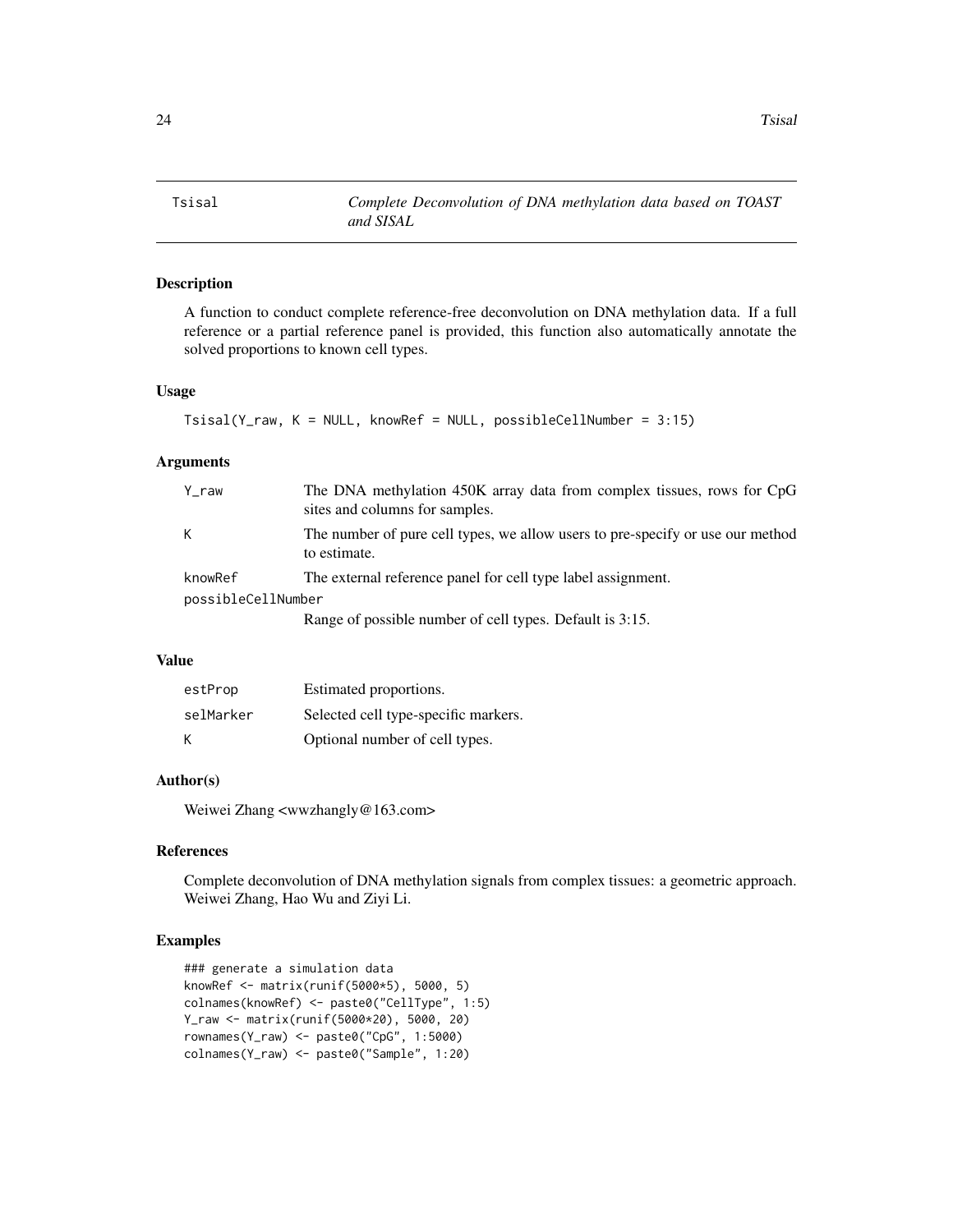#### Tsisal 25

```
Tsisal(Y_{raw} = Y_{raw}, K = 5, knownRef = knownRef)## if cell type number is unknown
# Tsisal(Y.raw = Y_raw, K = NULL, knowRef = knowRef, possibleCellNumber = 4:10)
```